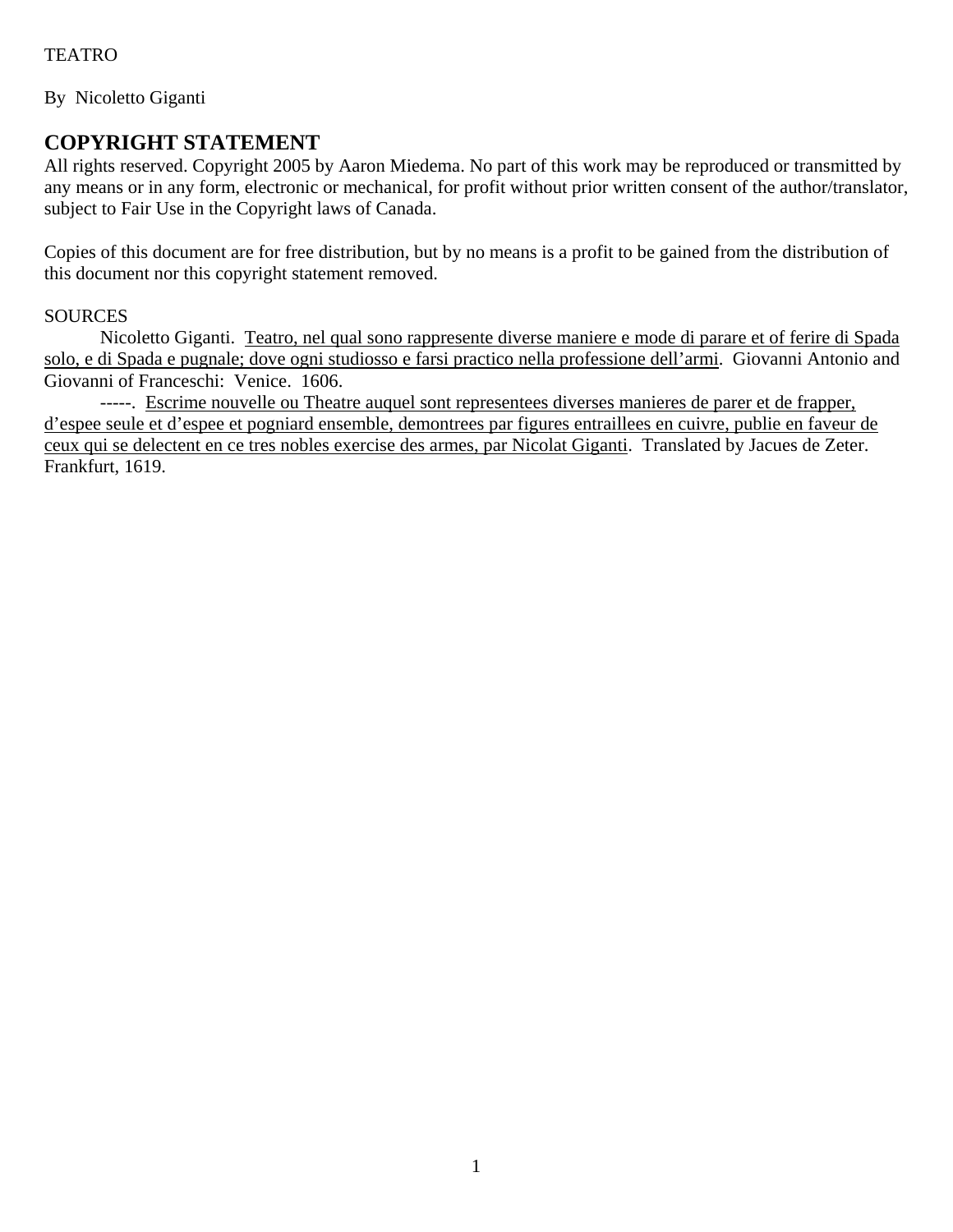## OF THE GUARDS

## AND COUNTER GUARDS

Anyone whom intends to become a professor of the science of Arms, it is necessary to know many things, & thus I give to you my principle lessons, commencing first with a treatment of the guards, & counter guards, or rather to intend to give postures and counter postures of the Sword; & this; which originates from some part of chance of the fray, it is necessary to know this first in order to be able to counter the enemy securely. It is needful then when setting in guards to observe many things, as is seen in these pictures of mine; & for you are to stand firm over the feet, this is the base, & foundation of all the body, a judged step, & to be capable of more nimbleness to increase to attack long, thus to give strength to increase: To hold the Sword, & the dagger strongly in the hands: The Dagger now high, now low, now extended; the Sword now high, now low; now extended wide in action, knowing of wardings, and of woundings, or when the enemy makes throws, either of the point, or of the edge to be able to ward and wound in the same time. With the torso disposed centre, For wanting disposition, & promptness of that; the enemy shall easily bring you to disorder, with a dritto, or with a reversi, or with the point, or in other manners: without strength in this you will lie in danger. You are to take heed that yours is guarding the Sword of the enemy for when the enemy throws, to parry; & when the sword is aimed to know the uncovered parts of the enemy; to throw your wounds when the enemy pauses. And this is all the art of the profession. Moreover you need to note all the motions of the Sword and the guards to know to discern them by sight; & you must exercise well all the guards; as you should not intend to encounter without these motions or guards; & for when one cannot use them, they do nothing well. This profession requires none other than science, & exercise, & this exercise is science's mistress. To place yourself uncovered in artful guards, and throwing there the enemy will place himself in disorder, & lay in peril: As weighty is the placement of cover and artifice, for when the enemy binds to be able to wound; in whatever manners he intends, what in each guard it avails you to intend, & to know; & one without this intention, & knowledge, no guard has worth; & this is what the guards are. It is of note for the counter guards, what a thing in this profession is it for one to have recognition, at any time to set in guard; but also to prepare against the guards; & to intend to set against to the guards, this must be heeded; Which it behoves you to set outside of measure. That is to say in distance with the Sword, & the dagger high, strong in the torso, & with the

2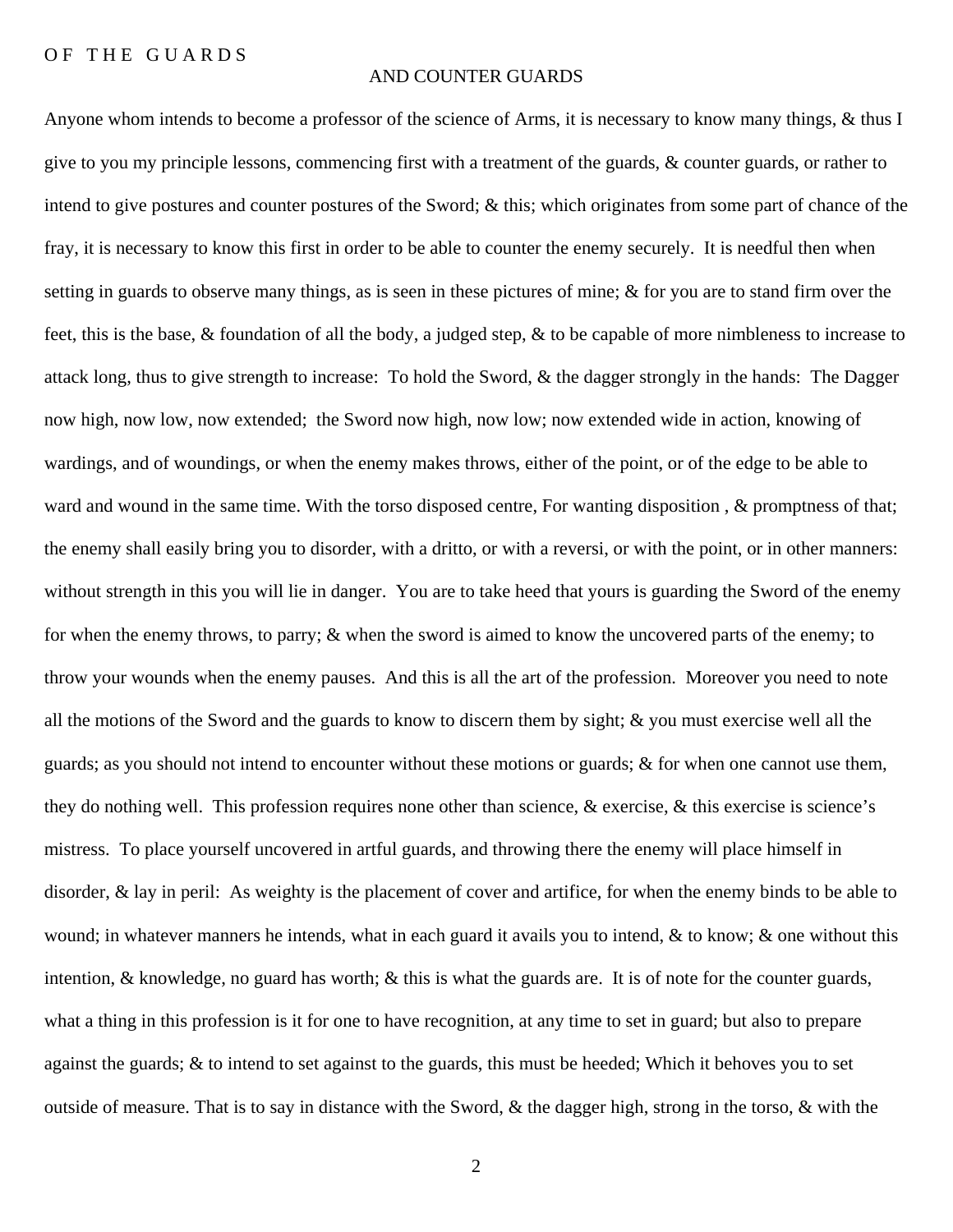firm step, and fixed; then you may consider the guard of the enemy; after to go straight and smoothly with the your Sword to bind securely, that is to say with leaning of your Sword against his, in order to cover, which makes it impossible for him to wound you, without caving his Sword: the reason is this, when you cave are two workings; first to cave, behold the first time, after to wound behold the second; whilst he is caving in that same time he stands to be wounded by you in many manners, as is to be seen in the pictures of this my book, which you will have the first time to wound; in all variety of guards it behoves your success for to counter the guard with the Sword before, and with the dagger out to securing always his Sword, which he will always in his first time, he will have to cave the sword to attack to wound, nor is it possible to wound you evilly, without two times; from this recovering shall always be an easy thing: & This is so in the guards, and counter guards.

## OF THE TIME, AND

## OF THE MEASURE

One cannot know how to set in guards, or else counter guards, nor know to throw the point, an imbrocata, a mandritto, or a reversi, nor how to best dominate the Sword, is able to speak of knowing how to recover, & of knowing how to wound: but for the discerning of the time, & the measure, without such knowledge, which is good for warding, & good for wounding, you cannot claim to know warding, and wounding; for thus in the warding, as in the wounding you err greatly, & incur a thousand perils. Having dealt with the guards, and counter guards, it now lays to deal with time, & of measure, knowing this accommodates your knowledge of what is needed to ward, and to wound. The measure then, as it is to be known after means with the Sword you can arrive at the enemy;  $\&$ if you cannot, means you are outside of measure. The time is to be known in this way: if the enemy is in guard, it behoves you to set outside the measure, & to go with your guard to secure the enemy's Sword with yours, & to note understanding of what you ought to do: it is your cave, to the cave is able to wound, and this is a time: it is your changing of guard, whilst you are changing it is a time: if you circle, it is a time: if you bind for to come in measure, whilst you walk forward to arrive in measure, it is a time of wounding: it is throwing, warding and wounding in one time, all of this is a time: if the enemy is standing in guard firmly expectantly, you go to bind, and as he is in measure you throw, else to uncover, it is a time. For any motion of dagger, of Sword, of feet, & of body, as changing of guards, it is a time. All manners of things have times; for which they have diverse intervals;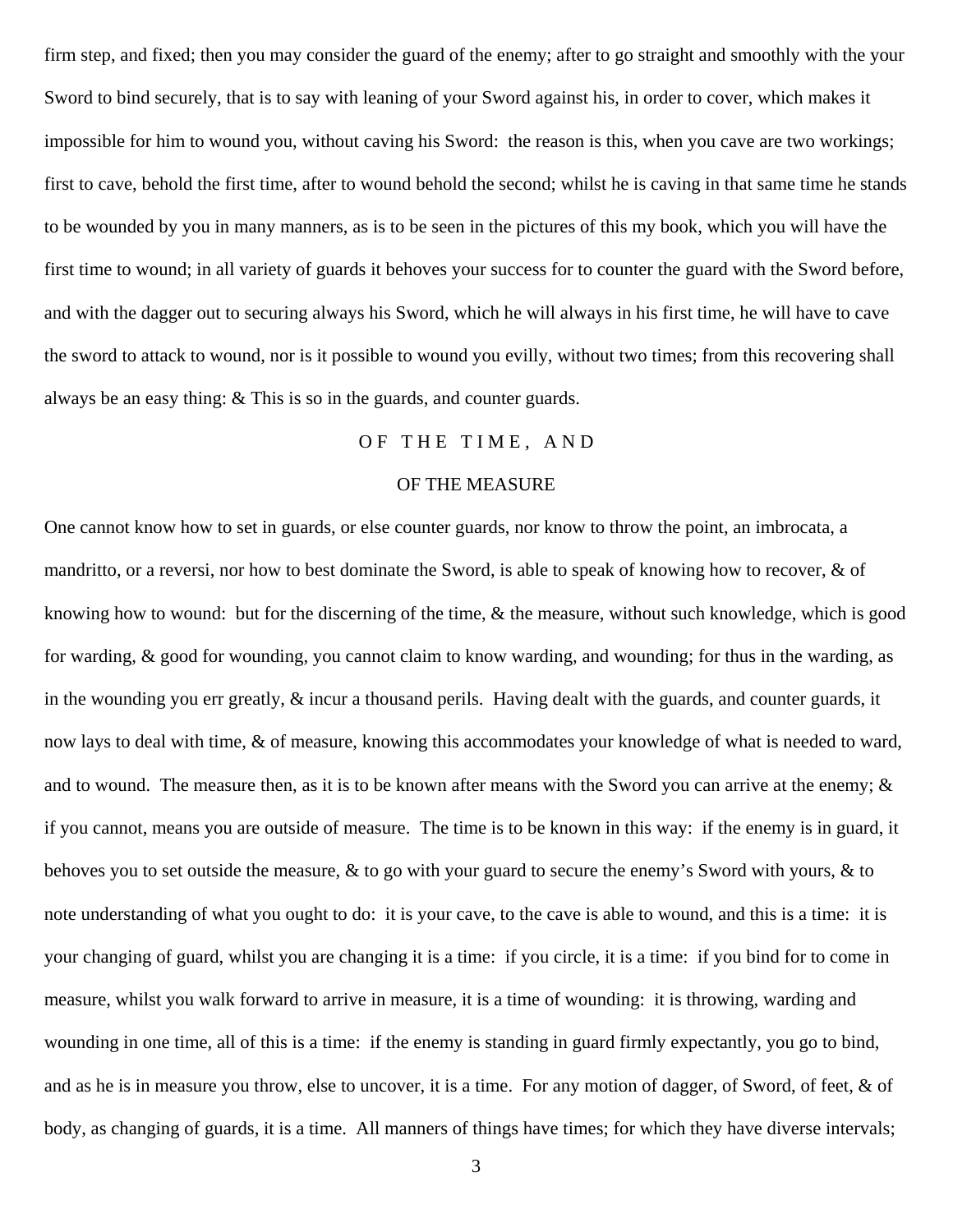& whilst the enemy is doing any of these motions, without a doubt it behoves you, then to attack to wound. For why whilst he is moving, he is not wounding you. And this is necessary to know for you to be able to wound,  $\&$  to ward: the which at more length will be demonstrated, as it shall be done in the my picture.

[plate 1]

## Of the way of throwing the Stoccata

Now that we have dealt with the guards, & counter guards, of measure, and of time, it is necessary to demonstrate, & to give understanding of how you are the carry the torso to throw a stoccata, & safely; it follows then if you intend to learn this art it is necessary you must know first to carry the torso, & to throw the long stoccata, which can be seen in this picture: & all of this lies within the throwing of the long stoccata, & nimbly, & strongly, & suddenly, then recovering backward outside of the measure. To throw the long stoccata, it behoves you to place yourself with a judged step,  $\&$  strong, more speedily brief, than long, for you to be able to increase,  $\&$  in throwing the stoccata lengthen your arm of the Sword, to incline your knee as much as possible. The true way of throwing the stoccata is beforehand when you are set in guard, it behoves you first to throw the arm and, & then increase forward with the torso in one time, when thus the stoccata arrives, so that the enemy unaware; if you first carry forward the torso, the enemy will be aware, & thus saved by having time to recover, & wound in one time. Recovering from it backwards it behoves you to carry backwards the head, then after the head follows the torso backwards, & then the feet, for to carry backwards the feet first leaving the head, & the torso forward, leaves you in great peril. To desire to learn well this art, it behoves you to exercise throwing the stoccata first, to know this you will more easily learn the rest, as not to know the contrary, to heed men of choice, this way of throwing the stoccata you need to remember always my second lesson upon the time: This picture gives better understanding to the lesson, which will not be ill to say, to put these things in mind.

#### For why we commence with the single Sword

In this my first book of arms I propose of dealing with two sorts of weapons only; that is to say the single Sword, & Sword and dagger, reserving of treatment to some others whom merely to please men, try to bring light at first to all sorts of weapons, & why I do this is because the Sword is the most common, & the most usual weapon than all the others, I thus intend to commence with this same: after one plays well of the Sword, one has knowledge of the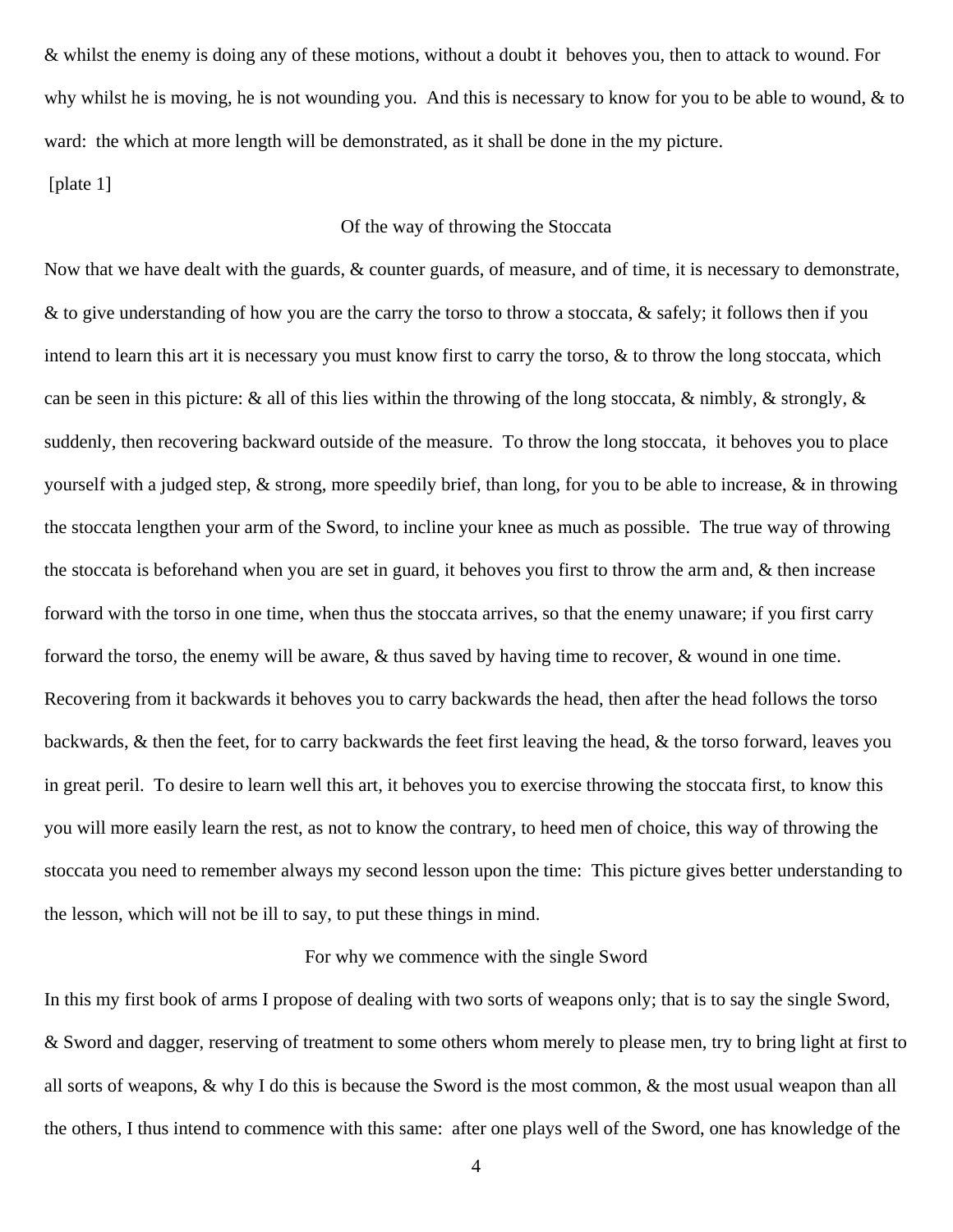management in some small part of all sorts of arms. But it follows that one will not always carry and have use of the dagger, the target, or the rotella; & often frays occur with combat of single Sword; I to exhort all play first of the single Sword, which will be present in all disputes with the dagger, target, or the rotella; it also follows that often it occurs that from the hand falls the dagger, or the target, or the rotela, it is possible for a man to defend,  $\&$ to wound the enemy with the single Sword; after which I pray you to exercise the play of single Sword, to know thus good wardings, & woundings, at which time you are to have Sword, & dagger.

[plate 2]

[plate 3]

## GUARDS, OR ELSE

## P O S T U R E S

Many are the guards of the single Sword,  $\&$  thus many are the counter guards. I in this my first book will not be able to teach them all, only two sorts of guards, & counter guards; which will be able to serve you for all the lessons in the pictures of this Book. First then to defend you from danger you must bear this is mind, it needs you go to bind the enemy outside the measure safe from his Sword with setting your own upon his, In this way it is impossible for him to wound you without using two times, one shall be the caving of the Sword, & the other the wounding; & in this manner you accommodate yourself against all the guards, high, or low, second which is easy for your enemy to see; giving always no commodious strike, & occaision to the enemy, making it impossible for you to be wounded in a single time; & this is done by taking care to that his point shall not be towards the middle of your torso, to this purpose you are to spring with nimbleness, & strength, your Sword before, thus it is impossible for you to be wounded. To cover then the enemy's Sword with that of yours, as is seen in this picture, is which the enemy's Sword shall be outside of your torso, & impossible for him to wound you, without caving his own Sword, accommodating yourself with the feet strong, firm with the torso, with the arm of the Sword extended, & strong for warding, & wounding, as is demonstrated in the picture; when you to see the enemy in a high guard, or low, & when you do not set the counter to that guard, & you are not secure from the Sword of the enemy; to do so is perillous, it is good then when you see your enemy to have minor science, & less practice than you; after when you are able to do a counter,  $\&$  to wound to do both: either you are able to set him to warding, or else in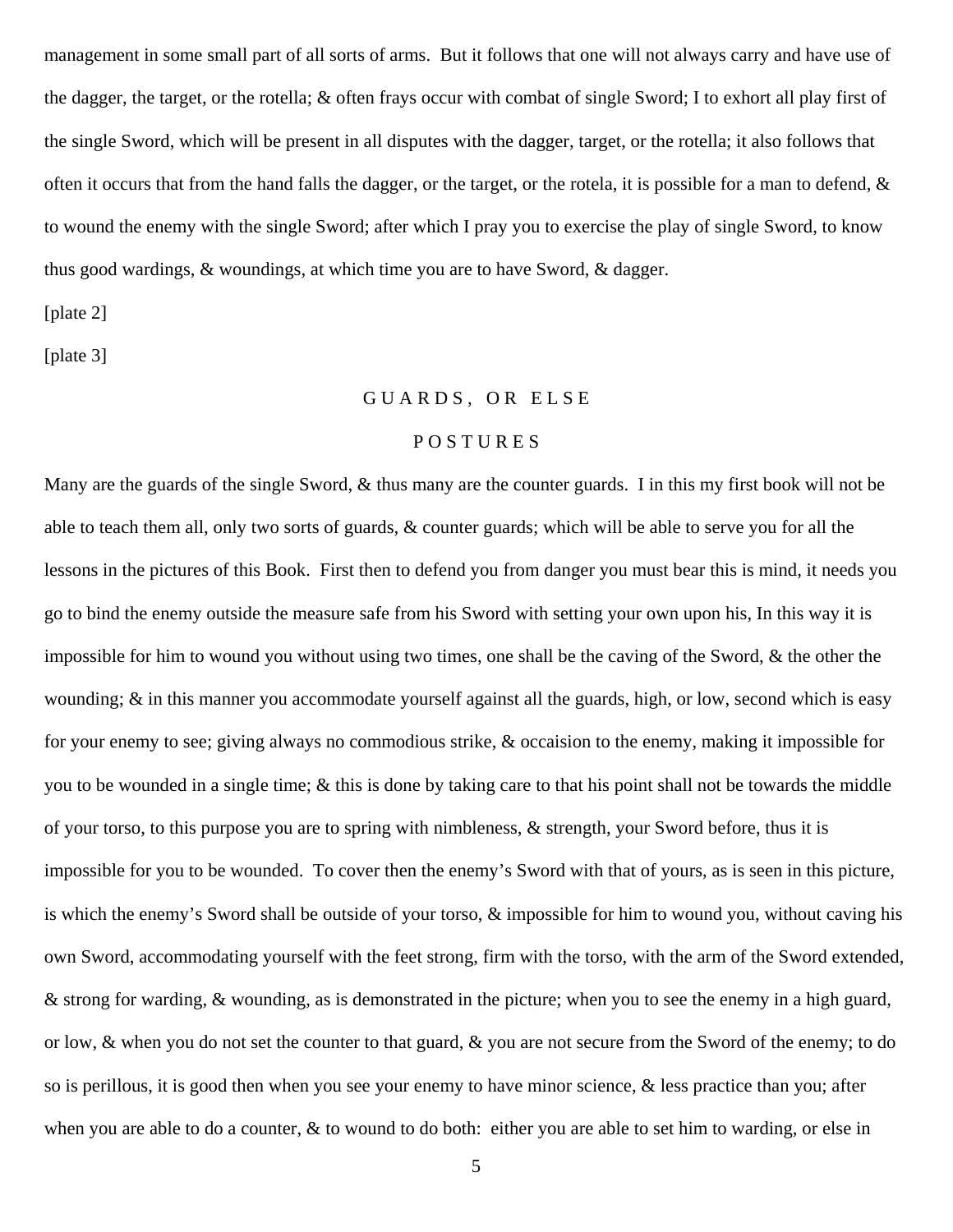obedience, with feint, or with caving of your Sword, or other things which are able to be done; which safeguard you from the enemy's Sword, as I speak of above, he is not able to move, nor to do any action, which you do not mark, & you have opportunity to ward. These pictures which are here, you shall see two guards with the sword before, & two counter guards for the covering of the Sword; one is as to bind the enemy on the inside, & the other to go of outside, as you shall see in these pictures, & which I will show you how to go in the next lessons. [plate 4]

## D E C L A R A T I O N

## OF WOUNDING OF TIME.

You shall mark in this picture of wounding your enemy in the time, when he having caved his Sword; & this is done to go to bind the enemy outside of measure, placing your sword upon his on the inside path, as you will see the picture of the first guard<sup>[1](#page-5-0)</sup>, which he is not able to wound you, without caving the Sword; & then you in that same time, as he is caving to wound, to thrust forward your Sword, twisting in the same time the wrist, then you wound to the face, as is seen in the picture. If you intend to ward,  $\&$  then to wound, it will not to come to pass; as the enemy has time to ward, & you do so in peril: but if you in the time, when he is to caving his Sword; enter suddenly forward with yours, twisting the wrist; warding; the enemy will have difficulty in being able to ward. Having done this, & wounding where you shall, you shall not be so by the enemy; for you safely return backwards outside of measure with your Sword upon to the enemy's, not ever abandoning it.

 And in case the enemy does not cave his Sword for wounding, you should intend to come to bind outside the measure; & of suddenly the to throw the point where it is uncovered, returning back outside the measure, leaning your sword upon his.

<span id="page-5-0"></span>[plate 5]

## THE TRUE WAY GIVEN TO BIND THE ENEMY, AND STRIKE, WHILST HE CAVES HIS SWORD.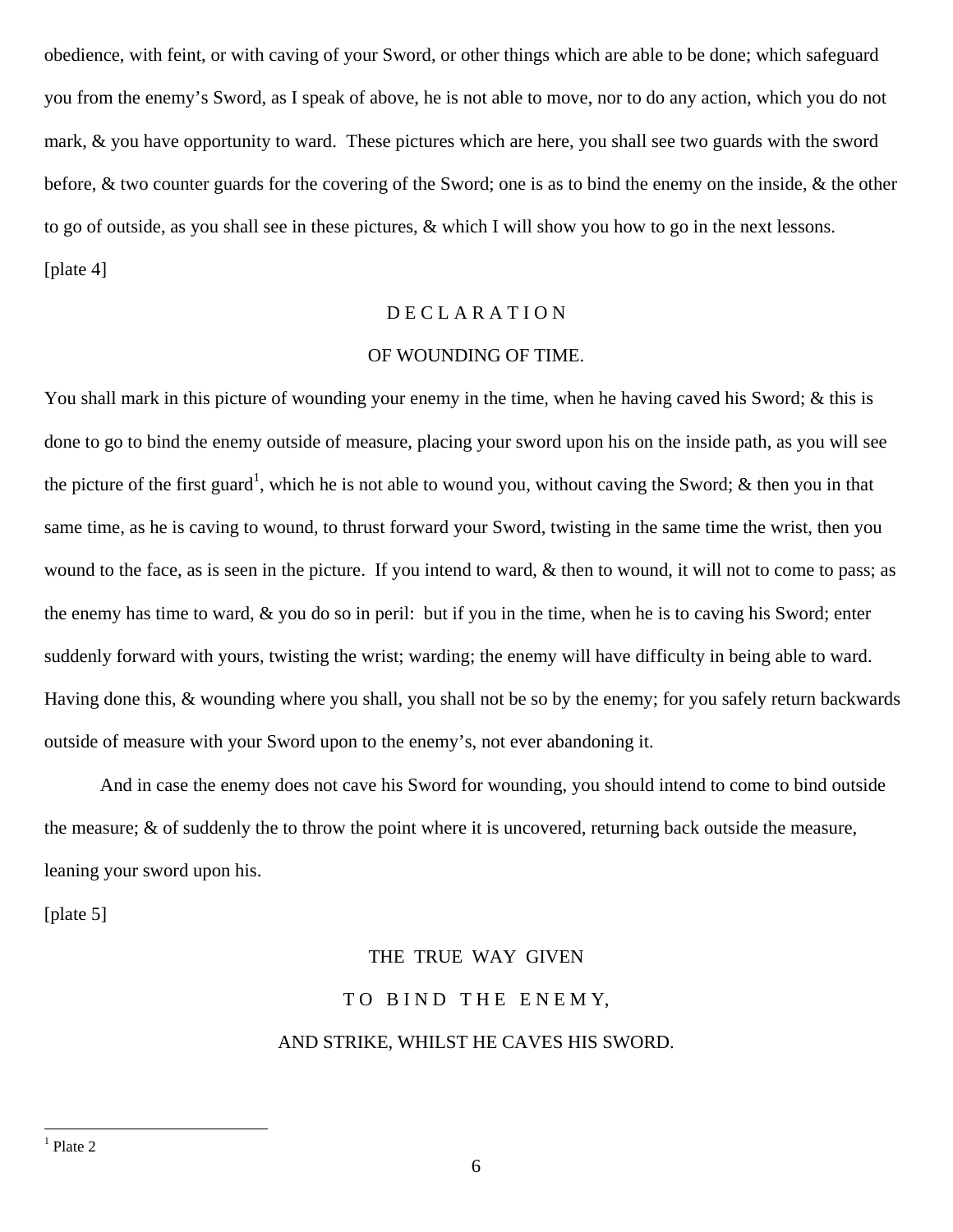You are to learn of this picture, when your enemy should be in a guard with the sword to his left<sup>[2](#page-6-0)</sup>, high, or else low, going to bind your sword to the outside, outside the measure, with your Sword high, so much so that he is at pains to touch it, with a judged step, and strong; with your Sword in action of warding, & wounding, with the eye lively, as is seen in the second Picture of the guards,  $\&$  counter guards<sup>[3](#page-6-1)</sup>. And standing in the way recommended to you, your enemy will not be able to wound with the point, without to caving his Sword, & whilst he is caving, twist the wrist, & in the same time throw a stoccata, how you will mark in the fourth picture; & having thrown this stoccata, suddenly and in one time return backwards outside of measure more to your right and upon his with your Sword; the purpose being he is forced to cave anew, to which you are to throw the self same stoccata twisting the wrist, as above retiring outside of measure; & for every time he caves, every other time to use this twist of the wrist,  $\&$  to throw this stoccata. To do well this play, it behoves you to exercise often, after that is to learn the knowledge of binding, & to wound with extension, & great nimbleness; Heeding of standing firm with the torso, & of binding strongly with the forte of your Sword; after your enemy throws strongly at you, to bind with your forte, as he lays disordered, & you are able to wound, where he is uncovered. This, needs to be the first lesson, which is to be learned of the single Sword; behind this hides all the others, which you will mark in this book; & to know how to do this in time, you mark the warding of all the cuts,  $\&$  all the resolute points, which you will able to see the theme, as you will mark goes hand in hand in the subsequent lesson.

## OF THE TRUE WAY

## OF CAVING THE SWORD.

In these two pictures, I have placed here above,  $4$  have instructed you to wound the enemy, whilst he caves his Sword. And this thing did not lie in my lesson, but it shall no longer be strange, I will demonstrate the way of caving the Sword. Therefore note, your enemy will take his opportunity from your desire to stand strongly in guard, & he shall come to bind, throwing the stoccata where you are uncovered: & if he knows as much, as you, he shall always do so with the Swords in contact. But to intend, which you then cave the Sword below the provision of the enemy, to desire the wrist with nimbleness, and to throw the point in the self same time, where he

<span id="page-6-0"></span><sup>&</sup>lt;sup>2</sup> i.e. his own inside

<span id="page-6-1"></span><sup>&</sup>lt;sup>3</sup> picture 3

<span id="page-6-2"></span><sup>4</sup> plates 4 and 5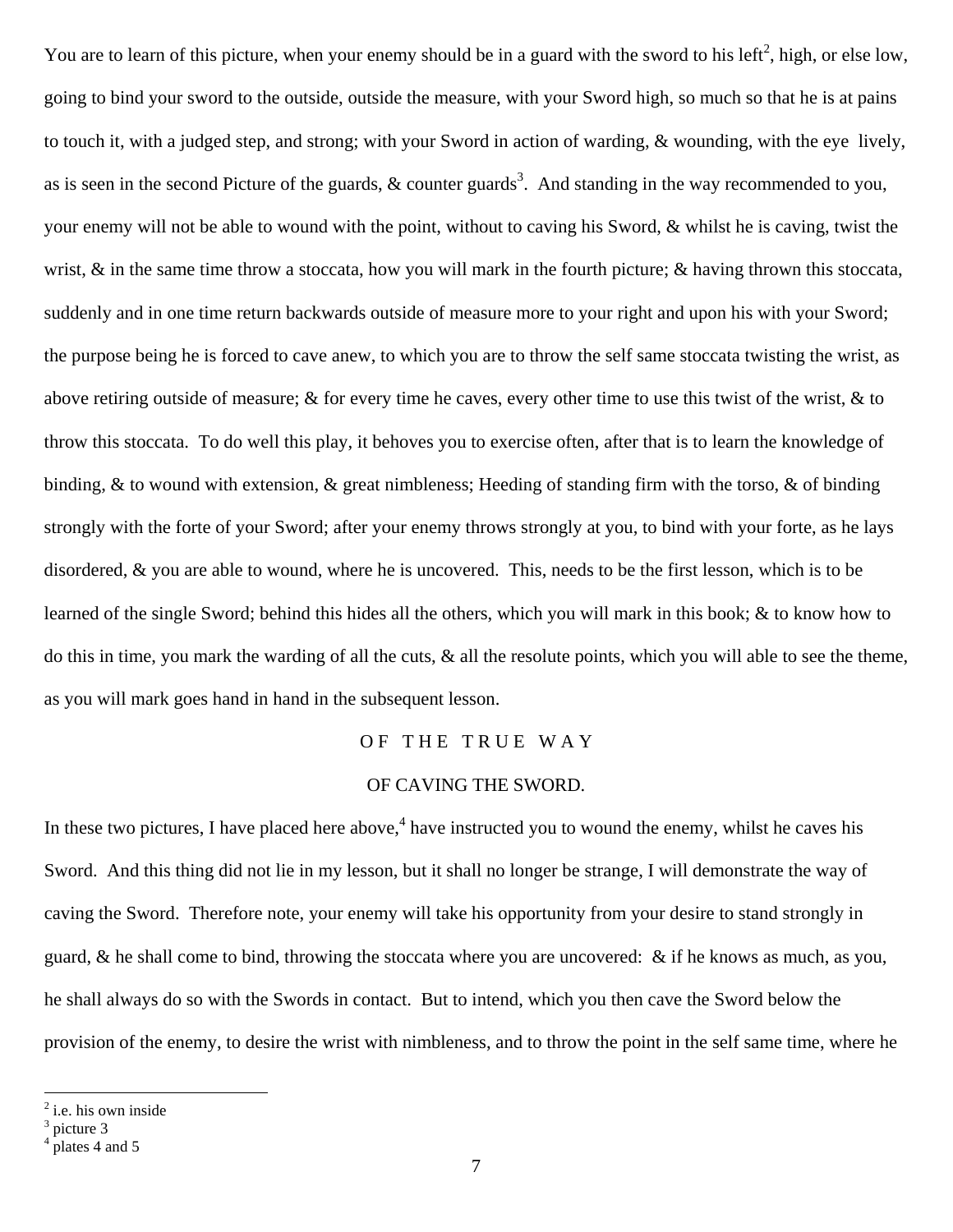lays uncovered, this is the true, & secure way to know to caving the Sword, & to wound in one time. Which is for you to cave your sword without twisting the wrist, striking in time, & set to the enemy wounding him; as well in exercise & you will see this proved very well. And if the enemy wards, seek to cave in the way said above, to twisting always the wrist, & with that turning you are warding, thus there are many other caves from the way above, the which it is secure, & after to give the stoccata in that same time, as you cave. And this way of caving it is not necessary of that same thing, which you have marked in the declaration of the previous noted picture of the way of knowing warding; after which this it is the principle thing, that you seek to know in managing the single Sword. Is which to exhort unto you to exercise well these two things, after which to be in measure against the enemy, how in time of caving the Sword, the knowledge to cave nimbly, & well; & how in time of warding, to ward likewise well.

[plate 6]

## OF THE COUNTER CAVE

## INSIDE OF THE SWORD.

In this picture I present, & demonstrate another way of warding, & wounding by the way of the counter cave; which is done in this way, when you have covered the Sword of your enemy, if he should come to wound you it behoves you, to cave; whilst he intends to cave, cave yourself, which your Sword turns first to place, to cover that of the enemy; but the cave being done, splitting the time, throw the stoccata where he is uncovered, intending the torso somewhat against the right side, & holding the arm forward in extension, when he comes thence to wound you, there you should be able to wound; & having thrown the stoccata, return backwards outside of measure. [plate 7]

## OF THE COUNTER CAVARE

## OUTSIDE OF THE SWORD

This way of wounding by way of counter caving to the outside, it is similar to the counter cave to the inside: & only the placement is different, when to your enemy is standing in guard, & comes to bind; you are to be outside of measure, in order for you to counter his guard, securely with your Sword to the outside, permit your enemy to be resolute in his cave; & whilst he is caving, you in the that same time cave then, thrusting the point of your Sword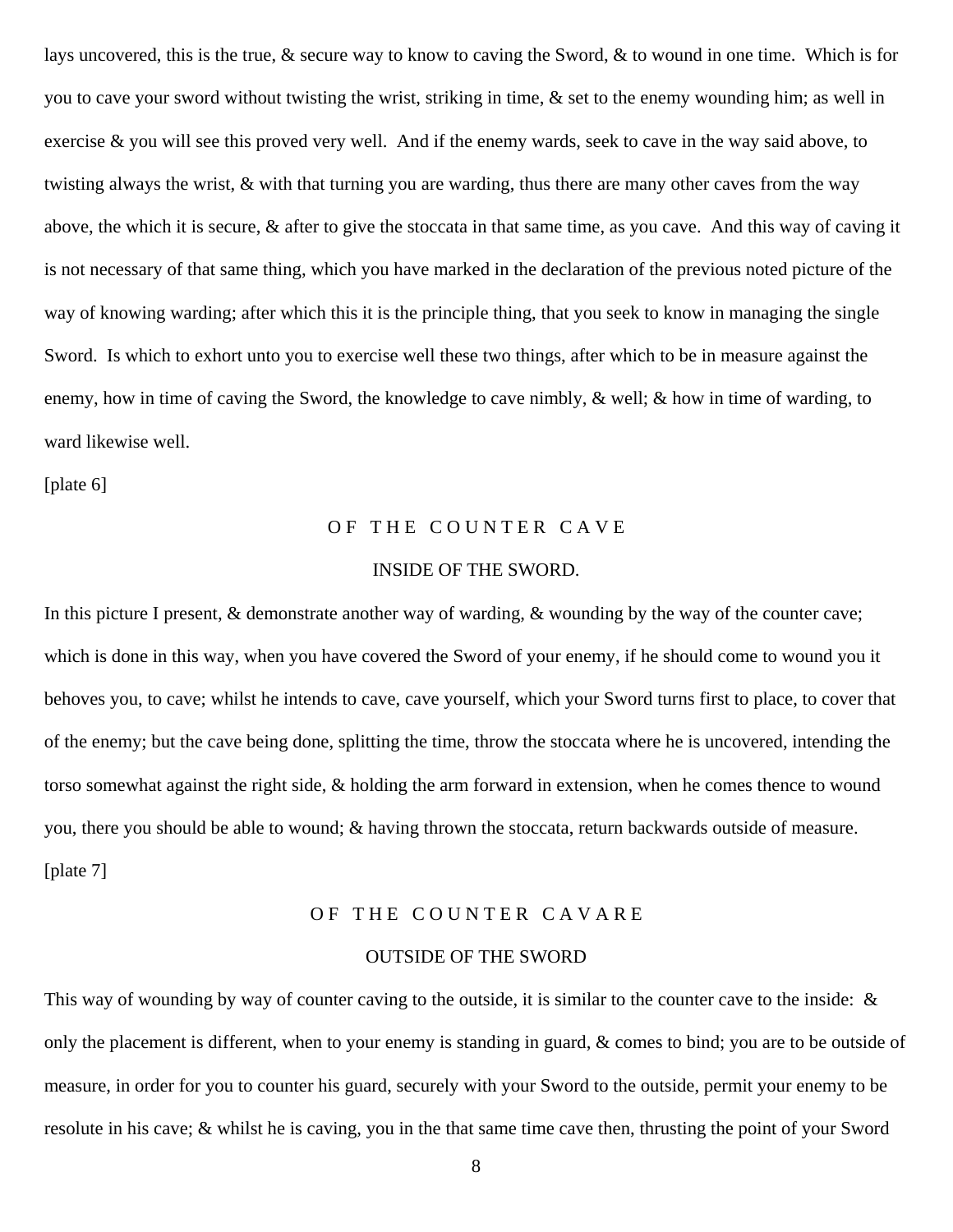underneath his,  $\&$  with the wrist,  $\&$  turning right with the forte of the blade of your sword,  $\&$  to go to his blade, carrying the arm long,  $\&$  extended,  $\&$  straightening the torso,  $\&$  lengthening the step, as is seen in the picture; being thus you come to wound, which he cannot heed. But take heed yourself, when the enemy throws strongly his Sword,  $\&$  in your intended your cave, to the end that you bend not the enemy's Sword,  $\&$  you are wounded, it behooves you when caving, to carry the torso backwards, which will lay secure: & supposing when the enemy has thrown strongly, he will disconcerted; & will come to be wounded on your sword; & you will then stand in a better position to wound, where you will; heeding always of holding your sword outside of you torso, so that you shall not be wounded.

[plate 8]

## OF THE FEINT

## DECLARATION

## Showing the cave of the Sword done with the wrist.

Varied are the manners of wounding & as a consequence varied shall be then my lessons. But this should not be unexpected somewhat, should I go to recount all the things, which in this profession one must be able to do, however to be infinite, my work would be over long, & bring the lessons to tediousness; therefore to I shall go forth to those things, which to me appear to be much better, more artful, & more useful, which lay hidden behind many others more easy, & less artful. Amongst all the ways then of wounding artfully, the feint, in my opinion, exceeds all others; it is not like the others and it is not to pretend to do one thing,  $\&$  then to do another;  $\&$  this is done in diverse ways, & this is one. Turning, when you set your feet, & to the right side, with your Sword before, with the right arm extended to strike at your enemy when you see an opportunity to bind: & as he comes thence in measure with you; in guard you should know to wound with feet firm, or also with step; and you knowing he is to cave, when he is to do this with the Sword; & to cave the Sword with the wrist, & binding with the edge a point to the face; but to throw wide the enemy's Sword, if he purposes not to seek yours; if the enemy does not ward, throw resolutely, then you are to wound; but if he wards, in his warding you recave the Sword, & wound him as is seen in this picture, when the enemy unadvisedly tries to wound you: but heeding, when in the recave you do not let him retrieve his Sword, for which you will prove empty in your thought, & in the cave carry the head, and torso back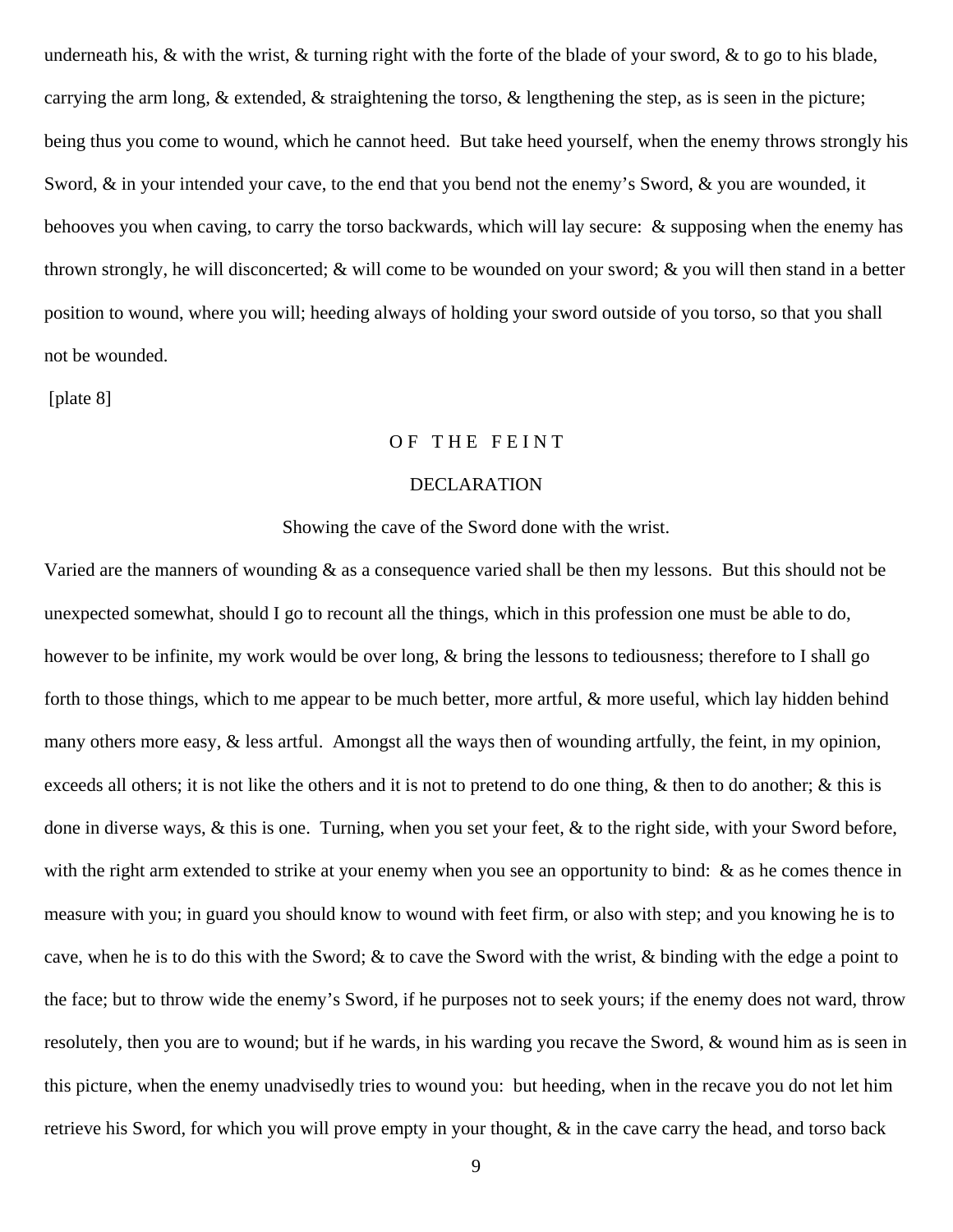somewhat, for to see the work of the enemy, for if he is to throw, & you do not withdraw backwards, when going to encounter, & you may be wounded anywhere. Of more help is to heed that you go with the right blade of your sword to the blade of the enemy's Sword, to intend the pulse<sup>5</sup> upward in the wounding so your Sword is upon the debole<sup>[6](#page-9-1)</sup> of the enemy,  $\&$  suddenly strike the stoccata, either resolutely, or feint, returning back outside of measure. It is important to show your Sword, either to the face, or to the body of the enemy, & lengthening the arm without stepping: where if the enemy wards you, you in the same time cave the Sword, & accompany forward with the step, when he tries to wound you unadvisedly; but if he does not to ward, increase the step, & the strike; and this it is the way of the feint.

The two previous pictures<sup>[7](#page-9-2)</sup>, albeit the pair are similar, there are however differences between them, if follows that if you have diverse ways of binding, it is good to have an almost identical feint for to wound;  $\&$  it is good to have this figure as a basis, above in which you are able to disorder, & marking this in the diverse ways of binding to wound; moreover to show evidence for these divers ways of binding, I intend to set down two more different ones; which you will see demonstrated in their declarations.

[plate 9]

## THE WAY OF WOUNDING IN THE BODY

### OF SINGLE SWORD, THAT IS

## In measure with the Sword in contact.

The present picture is an artful manner of wounding the enemy in the body,  $\&$  and securing his Sword, which makes it impossible for him to offend, whilst you step to wound; & is done in this manner: it behoves you to set in a guard with the Sword in the left side in front: & it is the enemy who comes thence to bind, & covering your Sword with his; let him come until he finds himself in measure with you; & as he is in measure with you; you cave placing your Sword inside of his, directing your point against your enemy's face; & if he does not powerfully ward you, you wound resolutely, to go how I say of raising with the right blade of yours for the blade of his, turning the pulse, and carry the body to cross somewhat. But if the enemy, whilst caving, comes thence to bind, & to wound;

<span id="page-9-0"></span> $<sup>5</sup>$  pulse: meaning the underside of the wrist where one finds the pulse.</sup>

<span id="page-9-1"></span><sup>&</sup>lt;sup>6</sup>The foible

<span id="page-9-2"></span> $<sup>7</sup>$  i.e. plates 7 and 8</sup>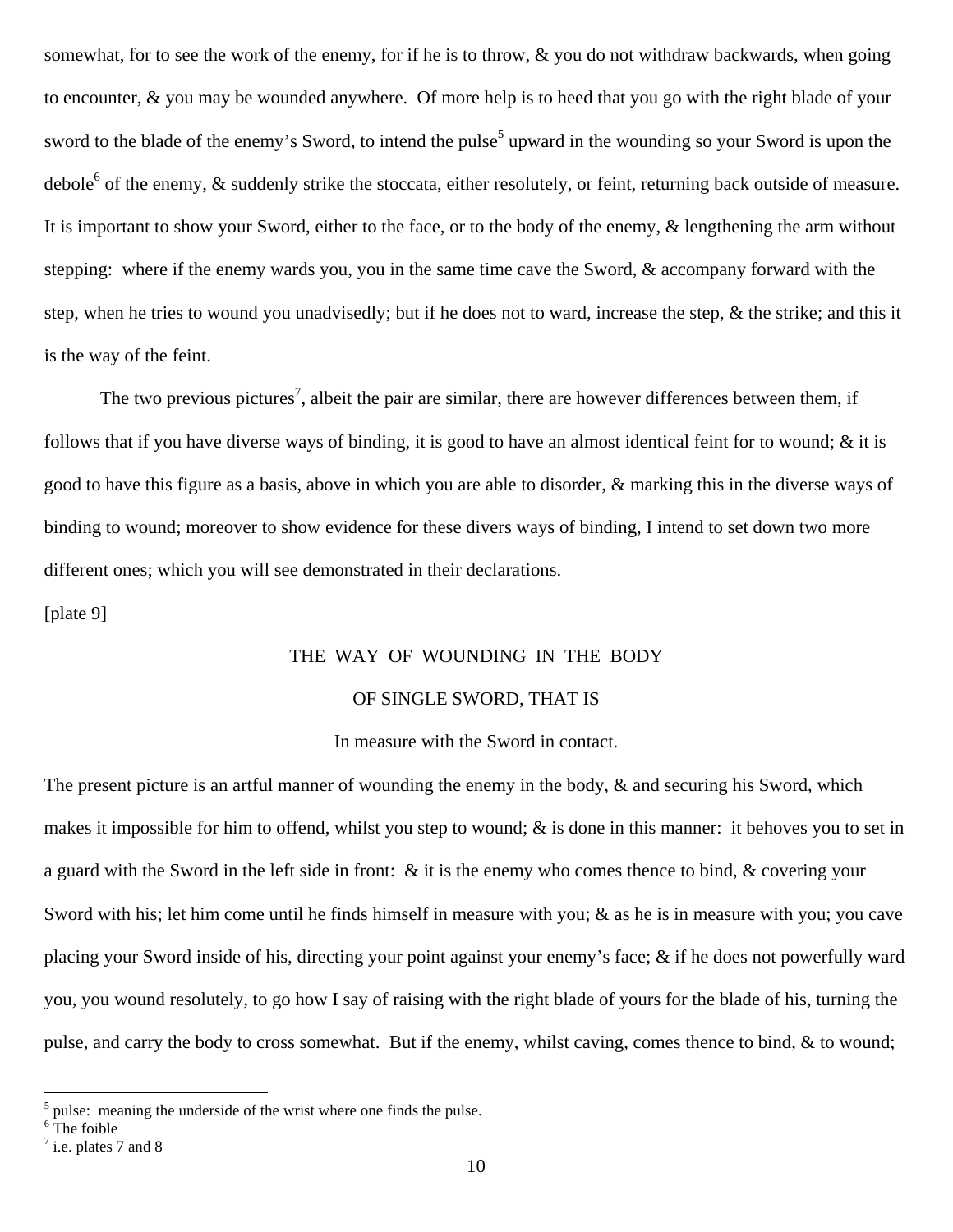do not throw the point: but to hold it somewhat outside, & in the same time as when he is to ward, & to wound, recave your Sword below the provisioning of his, & in doing, aim at the body of the enemy, thus to strike to his body securely, increasing somewhat with the Sword, as is to be seen in the picture, note the cave, & recave in the same time, not holding it always firm, to the end that the enemy cannot find it;  $\&$  when he is going to muster the parry, you are to pass to the outside with you torso towards his back. Taking heed to place the hand to hilt of his Sword; that the pass has this effect, so as to be free to be able to wound,  $\&$  you are able to wound him, as  $\&$  where you see, & please.

[plate 10]

## OF THE PASS WITH THE FEINT IN DISTANCE.

This it is an artful manner of passing behind the enemy, such that he is not aware; & it is of great consideration for the effect which is seen, as is to be seen in the present picture, when stepping with a feint,  $\&$  so thus you wound the enemy; & is done in this way. It behoves you to see in which guard your enemy is placed, & how it is an opportunity, to go to bind in guard directing the point of your sword against the face;  $\&$  as you to find yourself in measure, if you see, he is standing in expectation, & not moving, throw your point against the face, as is demonstrated the picture num .....<sup>[8](#page-10-0)</sup> & if he does not ward strongly, do the effect of the picture num....<sup>9</sup> As you would do in other feints; but if he does ward, to do both with the Sword to the like, & suddenly return backwards outside of measure, & set in the same guard as you held first, & as you are almost in measure, feign a throw to the face the self same point & whilst he is warding you, cave the wrist below the hilt of the enemy's Sword with the point of your Sword, having regard for holding the enemy's Sword outside of your torso, & then in the same time pass, going with your Sword upon where his is furnished, accompanied by the left hand; & suddenly setting it upon the hilt of the enemy's Sword, to the purpose that he cannot strike a reversi to the face, which without a doubt he could wound you, if you were unaware of his point; & this done leap outside of distance, & recovering the Sword from your enemy, securely in the way of above, & lowering your sword, return to wound with two, or three resolute, & irrepressible points.

Of the Pass with the Feint above the point of the Sword,

<span id="page-10-0"></span><sup>&</sup>lt;sup>8</sup> I have assumed picture 5

<span id="page-10-1"></span><sup>&</sup>lt;sup>9</sup> once again I have assumed picture 5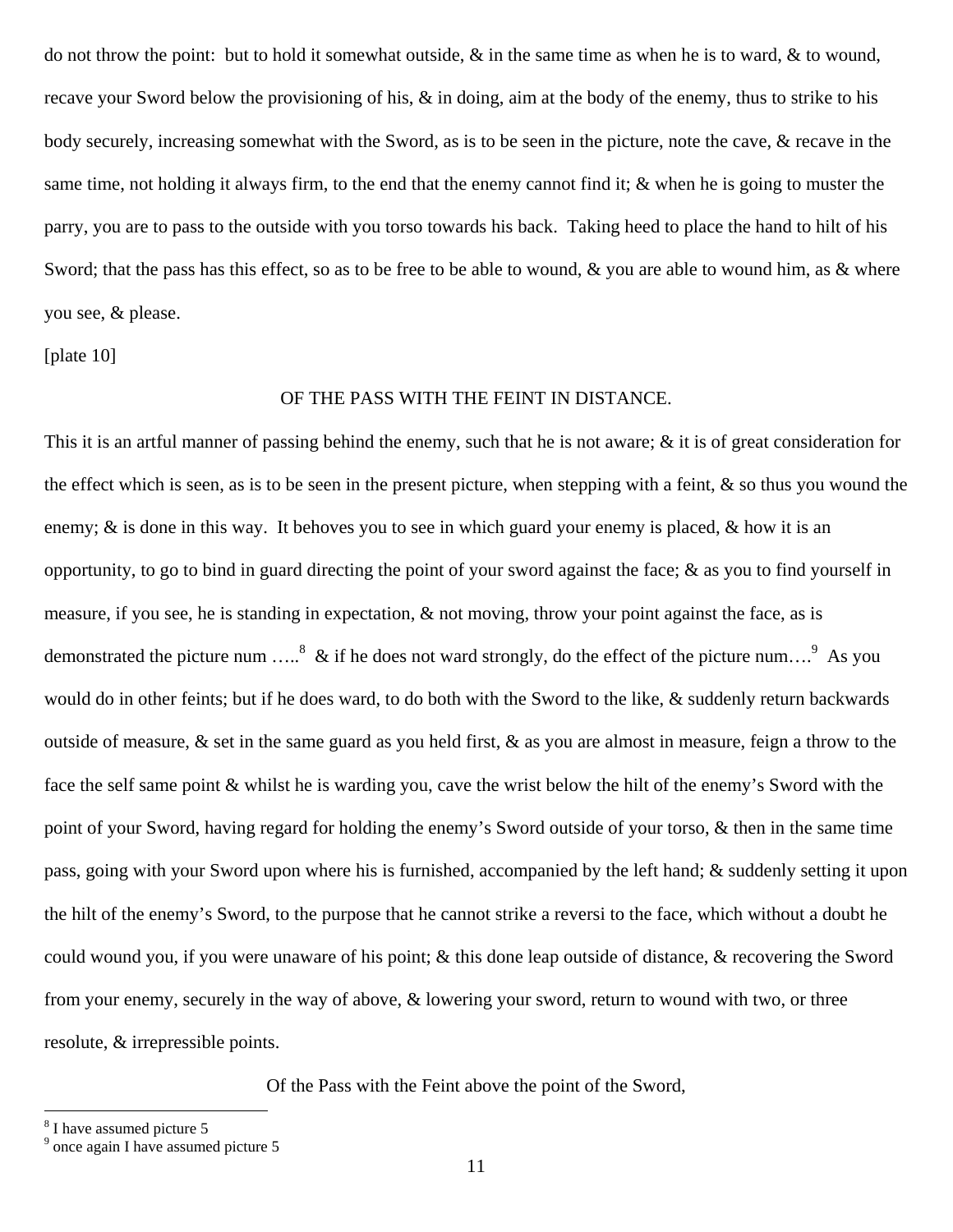This is another sort of cave,  $\&$  of a feint which many do not master the use of, when he is coming thence to do that of the preceeding picture<sup>10</sup>:  $\&$  is done thus; It behoves you to stand in guard with the Sword to your left side, with the arm extended, & long; & letting the enemy to come to bind in the way described; & as he is in measure, cave your Sword over the point of his; & if it is seen, that he is not warding, you throw strongly, & resolutely, as I have told you, which if he does not respond to do as the other feints; but if he wards, you are not to be firm with your Sword; but to escape the guard furnished by the enemy's Sword, & passing in the way above, and then wounding to the body, you attacking as it is thus shown.

[plate 11]

## OF THE FEINT IN

## DISTANCE TO THE FACE

This Feint is not different than the others, it is dissimilar from the first to have him cave over the hilt of your Sword, and in that raising to throw at the face of the enemy, the same stoccata if he is to ward, you feint, and do not to attack resolutely. On the warding then to observe in the same guard, the same distance, & the same measure; and to parry carrying the torso, and the Sword, as is seen in the picture, and suddenly having thrown the point return outside of measure; Of major importance should be to know how to do the feint naturally, thus not to be known from the resolute. Which like is done in this manner. It is to circle the point (that same shall be for all examples) raising it to the outside of the face, and when he comes to it, with the point for underneath the hilt of the enemy's sword it would to go to the inside; it behoves you to wound with the point with the cave to the face, or to the body. And this is intended the Feint to be most natural: but heed not to do an ill feint, if the enemy does not parry you resolutely, for which you should lay in peril of wounding all places, & you will attack in peril. [plate 12]

## THE TRUE WAY TO STRIKE

# A POINT OF THE SINGLE SWORD,

## WHILST THE ENEMY IS THROWING A CUT.

<span id="page-11-0"></span> $10$  i.e. plate 10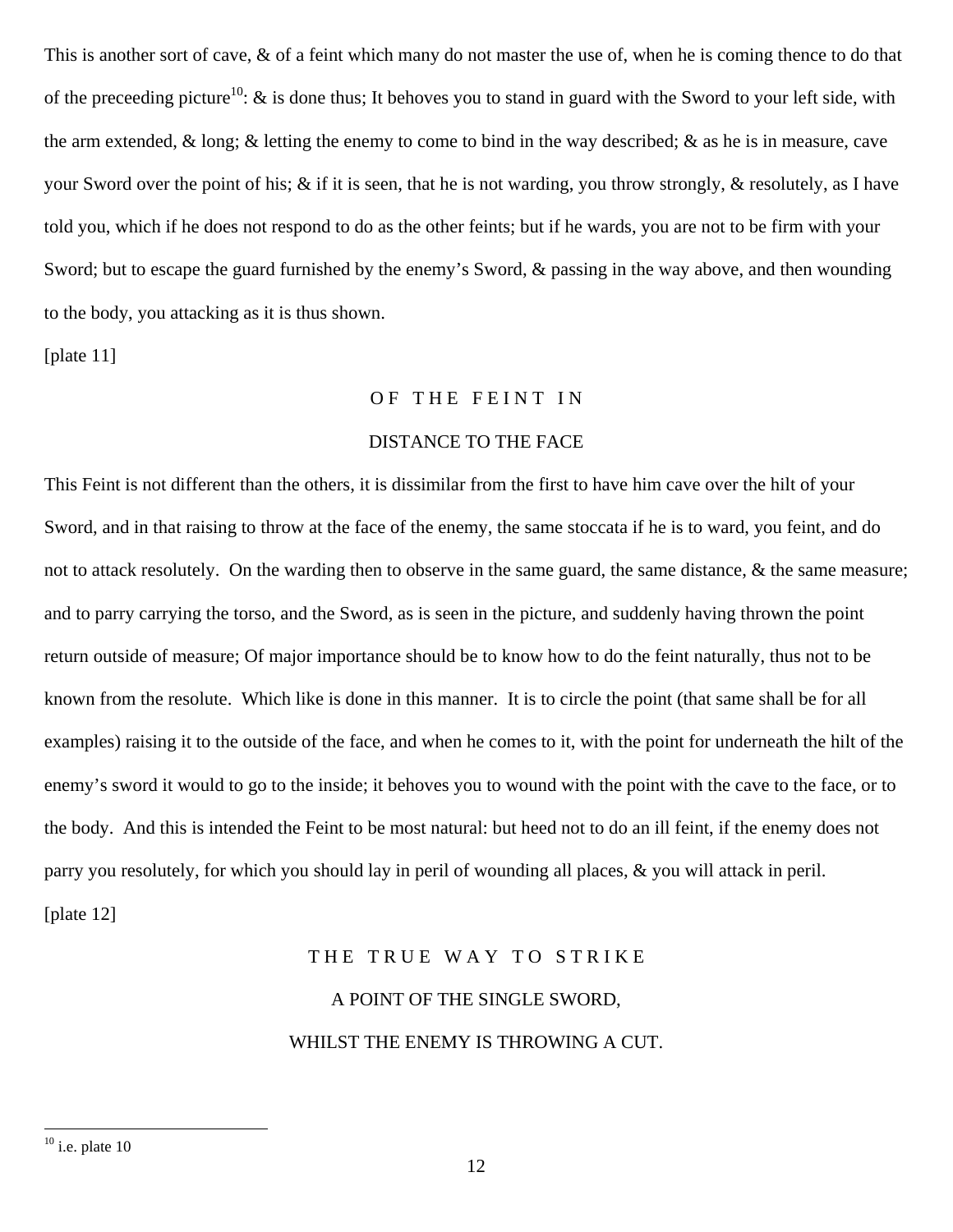You are to mark in this Picture to wound in time for to strike a stoccata to the face to you enemy, whilst he is throwing a high cut to your head; & it is whist he is raising his Sword, you will be able to strike the stoccata, whilst his Sword is in the air, & you will be the first to arrive. And how this is made there, take note. Being in what ever guard you please, going to bind your enemy, & as should be in measure, the enemy to throws a cut to you head, you in the raising of his Sword, to wound in the time, & entering forward, & throwing your Sword to his face, which without a doubt you will wound, whilst the enemy's Sword is in the air, as is seen in the picture; but in doing turn the pulse in and up, & the right blade of the Sword to the upward, extending the arm long, & high, & to the front so that the guard of your sword covers your head, to the purpose that the enemy with the descent of his Sword, you seek to cover, & make it impossible for him to offend you; it is good therefore to throw nimbly your point; which if it is not nimble, the enemy might parry, & be able to wound you; & when you have thrown, nimbly return backwards outside of measure, securing your Sword against that of your enemy.

 It is not my desire to set down in this my First Book all the ways of warding the cut, there are many; but I note only this one for you; this appears to be of more utility, & more commodious for knowing considering the time, & wounding that same; which is necessary to know in such an occasion.

## [plate 13]

## THE TRUE WAY OF WOUNDING SECURELY

## Of single Sword, with both of the hands.

This picture shows you a way of wounding securely the enemy; which is impossible for him to ward; & it is done in two manners; first it behoves you to seek the occasion to be the same as the enemy's Sword, & to have yours to the outside; & then affronting your Sword against the face of the enemy, which if he does not ward strongly, you then strike to the face, as is seen in these four pictures; but if he wards well, & strong, you increase the step of the left foot, placing the left hand up to your Sword, thrusting hard with both the hands, directing the point against the body of the enemy, furnishing your Sword under his, as is seen in the present picture; heeding of to do all these things in one time.

 Since to accommodate, which should in be in guard of the aforesaid manner; but with your Sword on the inside, intending to cave your Sword in action of wounding to the outside; & in the self same time which you cave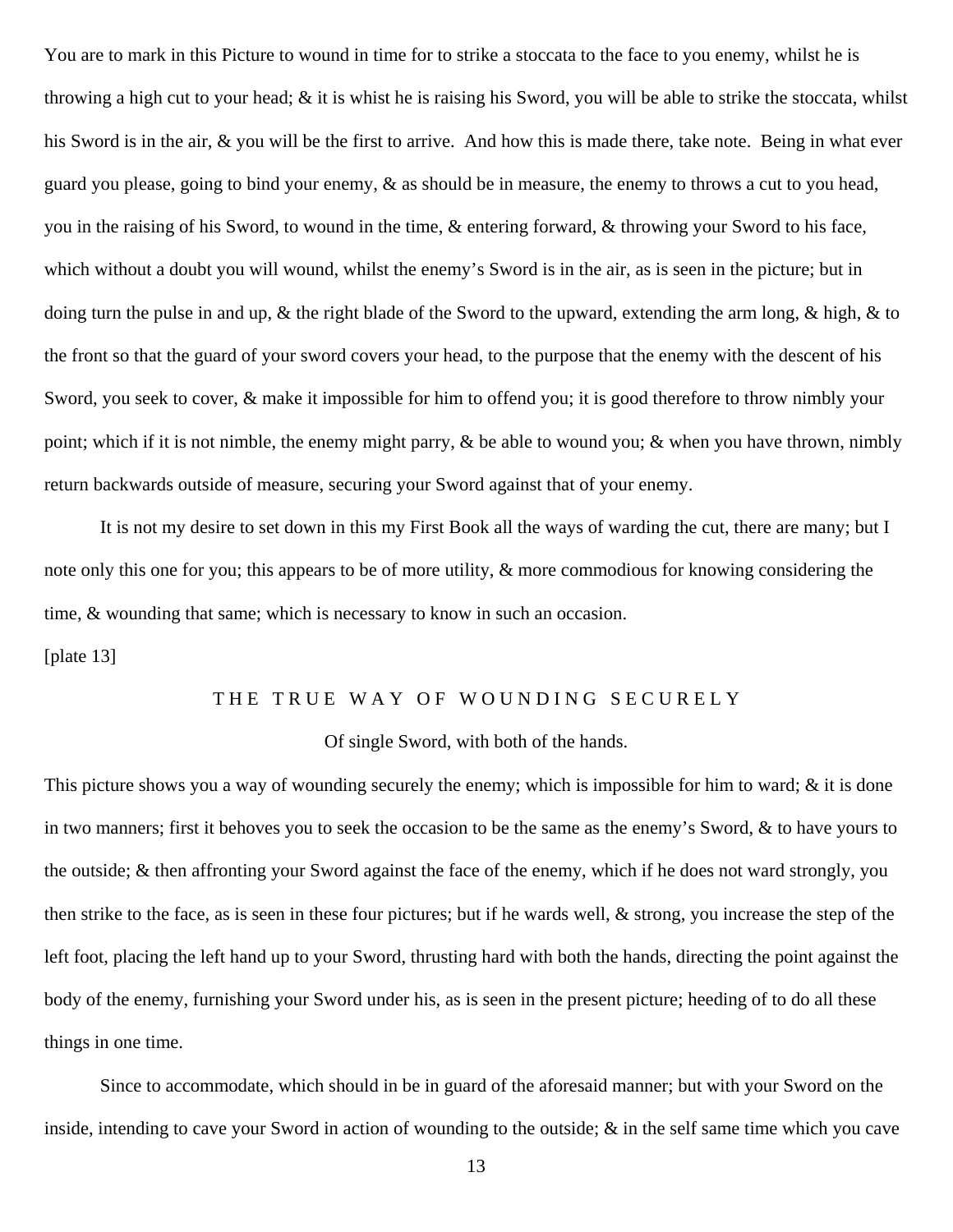the Sword, place your left hand upon his Sword, & with the force of both hands beat your enemy's Sword, when it is beaten far off, suddenly pass with the left foot before, as is seen in the picture; But for this to come to pass well, it behoves you to heed to do all of this in one time, that is to say to cave the Sword, to place the hand, & to beat the Sword of the enemy, & to pass before with the left foot; if all of this business is not done thus in one time, it will not come to pass,  $\&$  you do so in peril, as you may have some valiant man whom knows how to cave nimbly,  $\&$ well with his Sword; therefore to this end when you come to pass, it behoves you to do all nimbly, & to improvise. [plate 14]

## THE TRUE WAY OF PARRYING

## THE CUT, OR RIVERSO,

## WHICH COMES FOR THE LEG.

In this lesson, in which is reasoned the cut of mandritta, or riverso to the leg, it is impossible for him to strike and to mark his parry, and you shall wound the enemy in the same time; striking before the enemy attack can offend in the same time with the point of your Sword, it is not merely when the enemy's dritto, or riverso descends for the leg, it is necessary, when he is lengthening his step, and his body, and carrying his face forward, and whilst the enemy is descending to wound, you then take the forward leg, away backwards, & in the same time to throw your point to his face, which from it , he is unable to ward, or to wound, nor is he able to wound after. You are afterwards (as other to times I have said) to return backwards outside of measure.

 And it is as the present lesson, it is very artful, thus then you should master if you intend to wound in such an occasion, as the Picture enlightens you in its demonstratation.

[plate 15]

## OF THE INQUARTATA,

#### ELSE THE SLIPPING OF THE TORSO.

It is Necessary for the Inquartata, or slipping to be able to sway the body. But this ordinarily is not of use in the Schools, it is the French whom exercise the torso. Many in truth are these Slippings, else Inquartatas, but I have in my judgement chosen to demonstrate only the best three, which to my judgement are the more secure, and much better, is as in the present picture appears.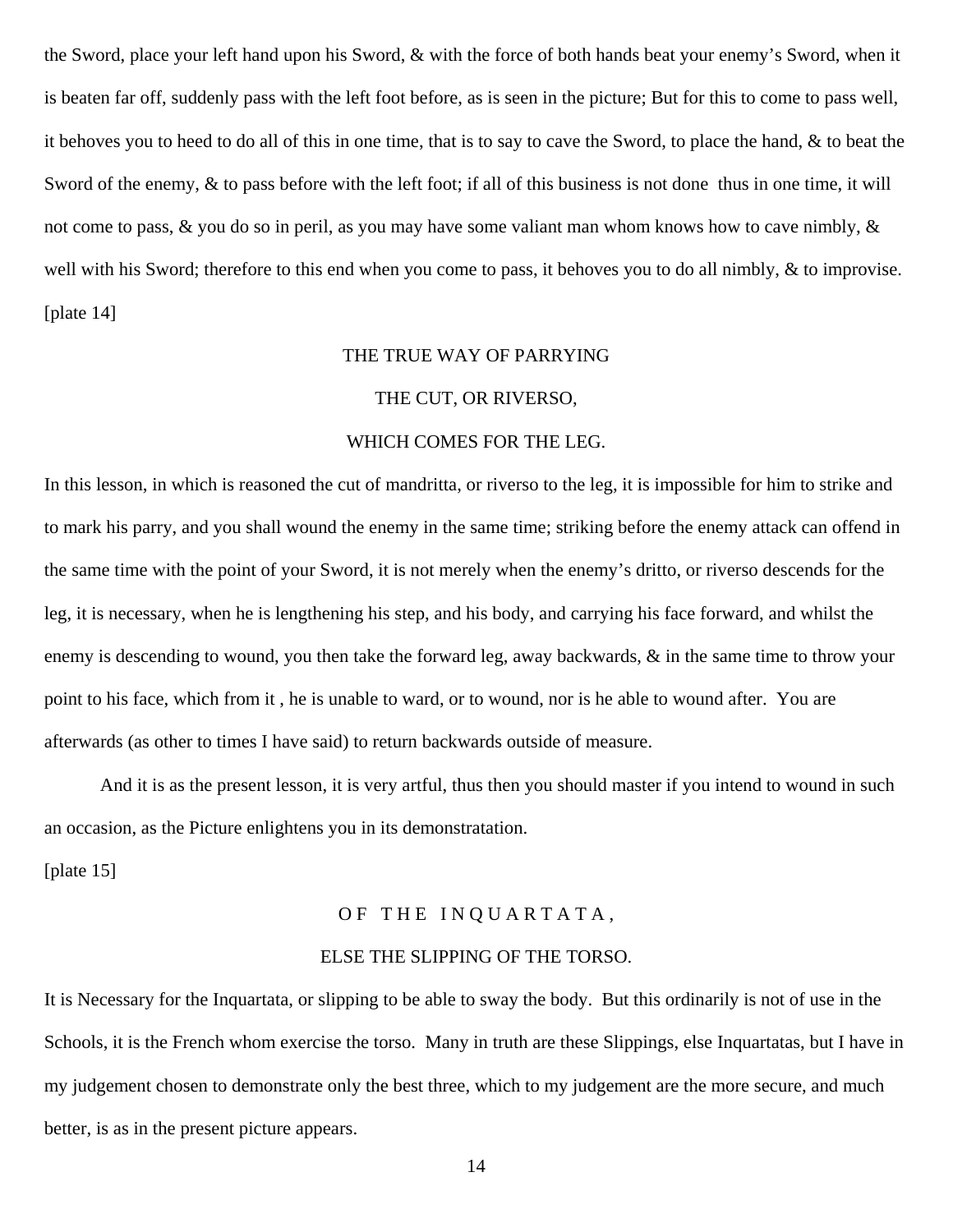The first of these has you set in guard outside of measure with the foot extended before, with the Sword long, & the arm extended, standing strong to his right flank, holding the point of the Sword to the face, of the enemy; letting the enemy to keep from harm to bind you, as he has come almost in measure, cave the Sword in a feint a little wide, and in the time. When the enemy should parry, recave, turning to the way you held first, coming with the cave to the blade of his Sword, of this manner, you do not have to cave quickly, in order to wound the enemy; for why is in the cave turning your Sword, and with it to wound you should be in peril, it follows then to do in two times; and carrying the left leg to cross, and likewise the left shoulder, going about to do the effect, whereupon (as is seen in the picture) throw the point, either to the face, or to the body, where he cannot perceive your point, holding the arm hard, with the hilt of your Sword covering, at distance the enemy's Sword, holding the eye to his face, heeding not to circle the face with the torso, as anyone would do, for you will then turn in peril, and see not your busniess. Haing turned to the outside with your Sword you return outside of measure immediately, securely as above.

## Of the Inquartata, else slip of the torso.

Not dissimilar is this other Inquartata from the first, it is not in the manner of wounding, that is to say to have regard in the coming for the blade of the enemy's Sword, going to wound below the pommel of his Sword, raising your arm with the wrist, as is seen in the picture, you then go about the person to wound, not throwing about one's back to the enemy, nor for you to go forward to the press, for which you go in peril, considering the ability to retirn outside of measure, & securely to that: This Inquartata is most difficult for him to ward, rather near impossible, when it is done with judgement.

## OF THE THIRD INQUARTATA.

## Or Slip of torso.

This third Inquartata it is the best, and most secure of all, which is done in this manner. Settling in Guard, as in the other two, holding the Sword your right flank, with the arm extended, and firm: & as the enemy to come thence to bind with his Sword above yours, and when he is in measure; cave your Sword with the turning of the wrist: if he does not ward, you strike to the face, it is done the effect of the picture, for you to do as occurs in the others. But if he wards, you turn with the Swords in contact: then affront strongly raising his Sword, to the end that he is to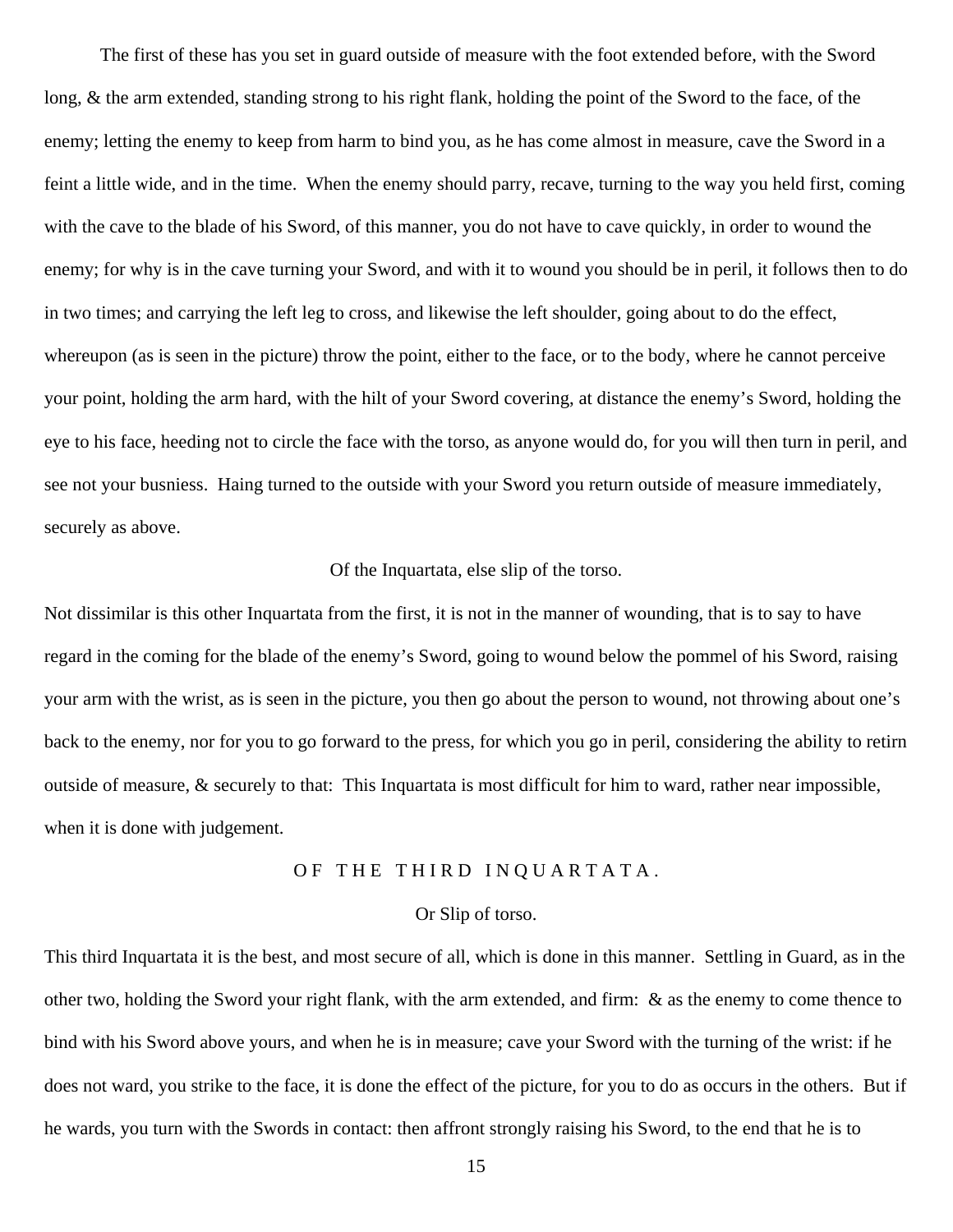affront, if and when he comes to affront; you cave coming with the cave below the hilt of his Sword; going about with the body, as above, to wound to the body, where he is not aware: and having done the effect of the present picture, then return outside of measure, securely, as in the other lessons.

Of a way artfully of striking in the body affronting the Swords.

In the past lessons I demonstrated the way of the Inquartata, that is to say to affront the Swords on the outside to go to wound on the enemy's outside: now as is to carry the Swords on the inside, and is to wound on the outside, to strike briefly. As to be butting with the enemy; affronting strongly with the blade of your Sword, throwing the point to the face, and with your forte upon the enemy's Sword: You are to heed if he shall lead your forte, you are to strike the Stoccata, either to the face, or to the body, which he will not be able to ward, but if he is stronger than you, to be judged when you affornt Swords, cave the Sword under his hilt, when his sword falls to the ground, and you likewise throw a point from from which he shall not able to defend,  $\&$  in that same time pass somewhat without peril, and set your left hand on his hilt, you then wound him with three, or four points, which he will not be able to avoid. Then return outside of measure, securely, as above.

Of the way of playing of the single Sword, of point resolute.

There are many, which in the Schools, that intend to assault the enemy, with lusty resolution they throw the Punta, Imbroccata, Cut, in somewhat dangerous time ever with fury, & most great violence; thus soiling and setting common disorder to their good judgement, and mastery of the fence; For which it is necessary to know in such occasions the way of defending yourself. It behoves you, when you set to the guard of the enemy's Sword with yours in action extended, and outside the measure, in one step more quickly to retire/attack, which long: and in the time, which he is to throw either a Punta, or Imbrocata, or Stoccata, other like high cut , beat with your forte the Sword of the enemy, and suddenly lengthening the step to throw your point, either to the body, or to the face, and quickly return backwards with the foot before, from whence you sprang first, leaning your Sword to his to secure it; in such a way, that it is impossible for him to wound you, without caving: and with his cave, you turn your wrist to the outside, turning to beat with your forte the enemy's Sword, & lengthening your step, you throw a point, and then wound, and quickly return to backwards with the feet, as above, securing likewise with yours the Sword of the enemy, and if he turns a new recave, and you always turn to do the same.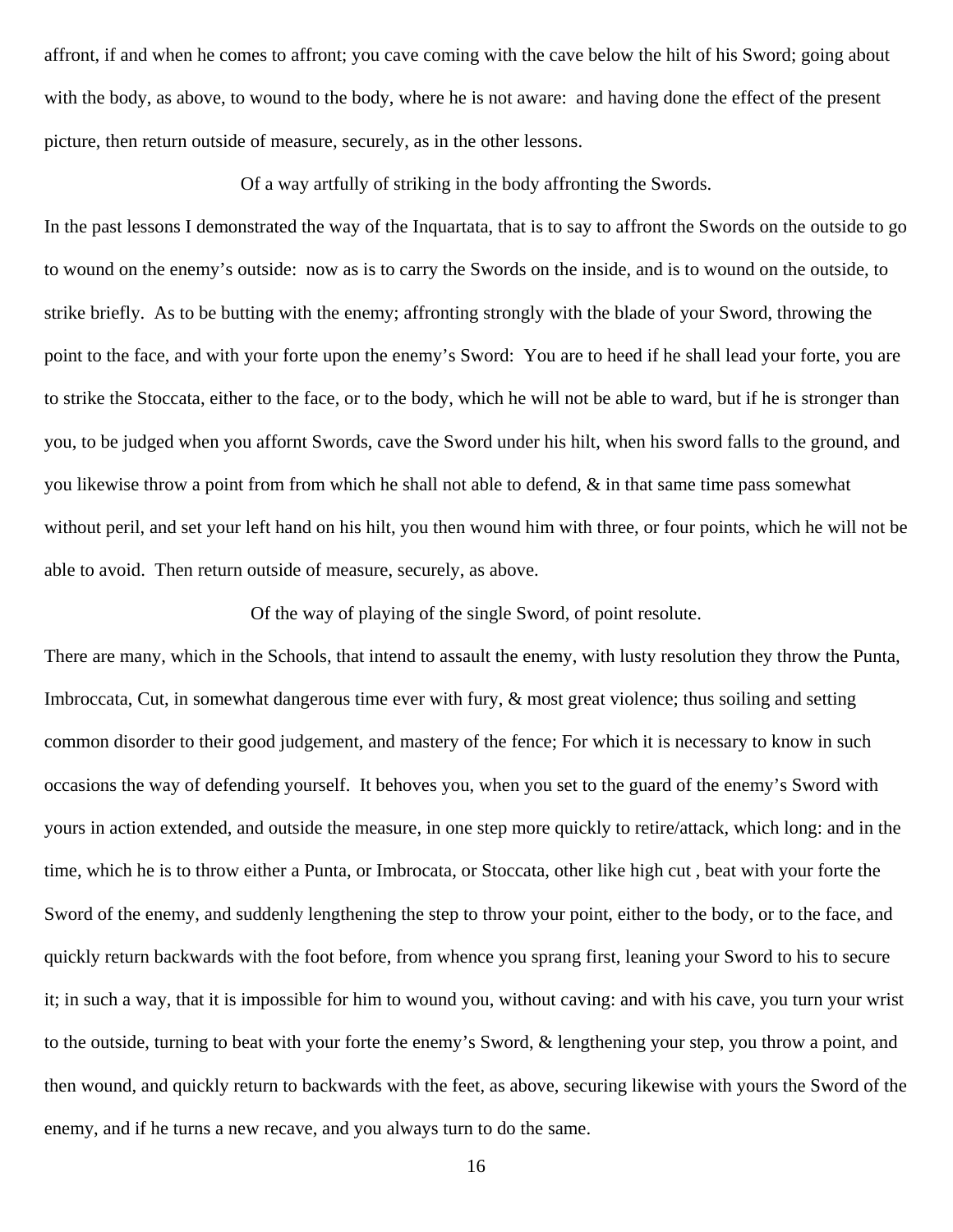This lesson it is more useful, & better, to have it in two times, in which you are able to do first, when the enemy to has the time to do only one: The one which is the parry, the other is the wounding. In which, as is observed, to have in mind.

[plate 16]

## OF PARRYING THE STOCCATA,

## WHEN COMING TO THE BODY OF SINGLE SWORD.

Seen from this Picture is the way of securely parrying the point, when coming to the body, & to wound the body, the which is done in diverse ways, for which some to step in distance; others stand in measure, others outside of measure: But you must have recognition of the time; and to know well to parry as my picture demonstrates to you; to parry in any of these ways. Whence to note, when you are with your enemy the Swords in contact, and when he is stepping for to wound to the body; to do with mastery, you in that selfsame time follow with yours the enemy Sword, therefore bringing low your point, with raising the wrist, and parry with the selfsame, and to pass with the left foot against his part extended, making way of his Sword, and wounding to the body, holding your left hand upon the furnishing of the enemy's Sword. Having struck the stoccata, cave the Sword neatly as described above, returning backwards outside of measure.

[plate 17]

 $\overline{a}$ 

## OF THE POINT TO THE FACE TURNING THE WRIST.

You are to mark with this picture a very good way of wounding your enemy's face: & they all consist in the taking of the occasion, standing with the Swords in contact, this case your enemy stands in the motion to parry, placing suspicion of his desire to cave his Sword: and you in the same time, turn the wrist, placing the left hand to the guard of his Sword, and increase with your foot in one time, then to strike the face, as is seen; which is impossible, for him to ward, when done with judgement; having struck, increase with your left hand raising to the end<sup>11</sup> of the

<span id="page-16-0"></span><sup>&</sup>lt;sup>11</sup> end or ending is used to refer to the pommel of the Sword.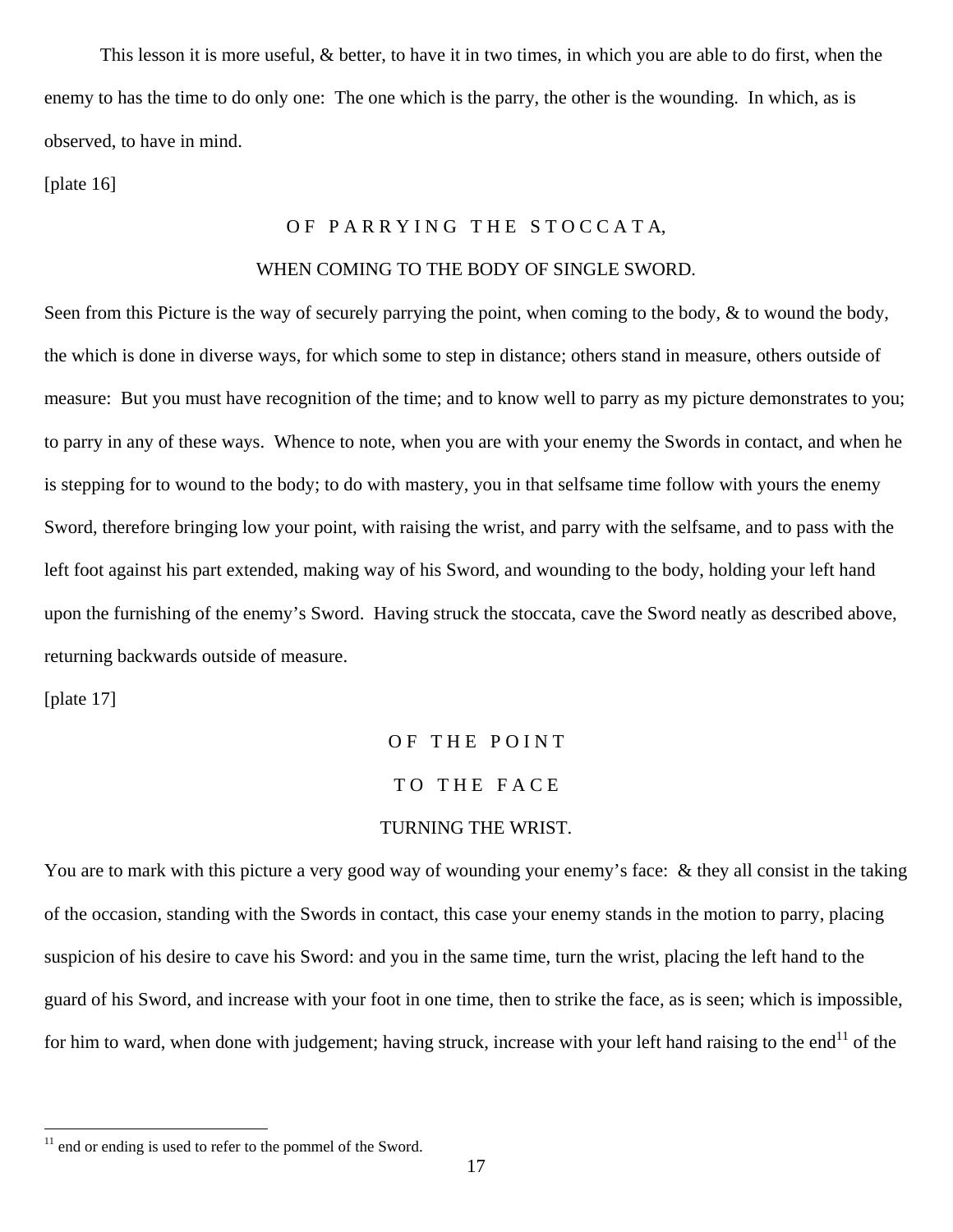enemy's Sword: and recave the Sword, to be able to throw two, or three stoccata's where you want. Then return backwards outside of measure, holding always your Sword against his, as above.

[plate 18]

[plate 19]

## OF THE

## COUNTER CAVARE

## IN DISTANCE.

This it is the self same counter cave, in distance with you, which should be in left foot, & which is turning to pass of Inquartata. I wish to demonstrate with this picture the posture,  $\&$  the wounding.  $\&$  the purpose is possible to well comprehend, as of self same (which to go one to bind in the left foot), which to trap/open in guard as is seen in this picture, from whence to you enemy of to throw to your body. If he is a valliant man, passing with the feet nimbly, & turning strongly the wrist, in the way of Inquartata, for warding from your Sword; and you in the selfsame time, which he passes recave your Sword under his endings<sup>12</sup>, lowering the torso, which is seen in the present Picture, which you wound to his face, before he can wound you: For whilst he carry's the foot forward intending to pass, and he is not able to ward. But to intend to do the effect of this picture, you must exercise for to master well these two posts before.

[plate 20]

## OF THE WAY OF PLAYING WITH SINGLE SWORD,

## and when the enemy has Sword, and Dagger.

You have demonstrated with this picture you parrying, and wounding with the single sword against as enemy who has Sword and dagger. Standing with the right foot in front with a step, judged, with the torso backwards holding the Sword before nimble to parry,  $\&$  to wound when it should be the time.  $\&$  it behooves you not to be the first to throw, for you do so in peril, when you have thrown your enemy will be able to parry your stoccata with the dagger, and you will not be able to parry him, if he should be valiant man; but if you stand in guard, as I spoke of above in the action of parrying, demonstrating doubt, to which end he will throw to freely, you are whilst he is

<span id="page-17-0"></span><sup>12</sup> pommel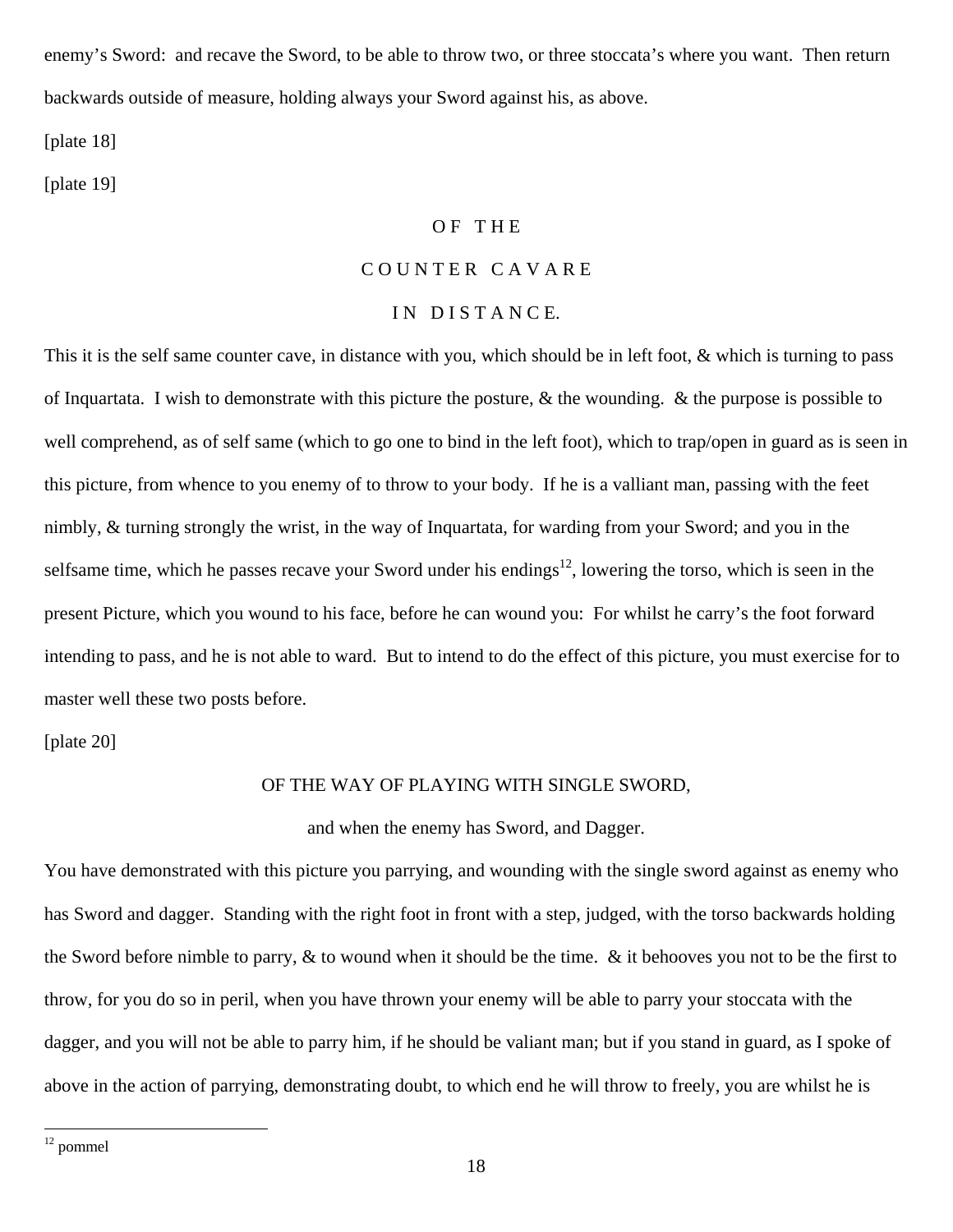throwing, to parry lustily with the forte of your Sword, and throw the stoccata to the face; for why he is to throw at you strongly, and long, and in throwing his dagger, he is going far, in order strike to strike you securely, and you having struck suddenly, return back outside of measure, holding yours to his Sword, in the way described above; and which turning, when he is to throw, you to do the same; heeding therefore of not throwing to the body, which shall not be secure, after which he, whom has the Sword, and dagger, shall be much more ardent against you, whom is retiring with single Sword, and thus he is thinking to strike with a stoccata, which he is ought to do, but he shall come to disorder throwing too soon not thinking of things somewhat: but you are standing in guard with judgment, you are able to parry securely, and strongly, and to wound your enemy always to the face, and returning securely with your Sword on his outside of measure. But if your enemy caves his Sword to the inside; you turn your wrist to parry, and throw strongly, as I have said. And if you see, when he is desirous to fall back, you throw yourself backwards, throwing in this time, which he will come forward, and it is you who returns in guard with yours in his Sword, and which he will greedily parry first with the Dagger, and then go to wound, in that time, which you see, when he is lowering his dagger to parry; you suddenly cave your Sword over the dagger to the way described in the Picture num...<sup>13</sup>, Suddenly return outside of measure with yours on his Sword, heeding therefore, it is impossible for him to wound you, as it is described of above, when I dealt with the time, and of the measure. It is you whom is standing in guard expecting, or for fear, or with what else you deceive him with, standing outside of measure, with yours above his Sword, and circling to parry, and wound securely, following the opportunity. [plate 21]

[plate 22]

 $\overline{a}$ 

## THE TRUE WAY OF PARRYING

## THE STOCCATA, WHICH COMES

## TO THE LEFT FLANK.

In the present picture, it behoves you to set as in that of above, it is your enemy that designs to throw to your left flank; standing with your dagger to the Guard of his Sword: & in that time, when he is throwing, parry with the edge of the dagger, and wound the enemy in the shoulder of the Sword in one and the same time, throwing yours

<span id="page-18-0"></span><sup>&</sup>lt;sup>13</sup> presumably referring to plate 29.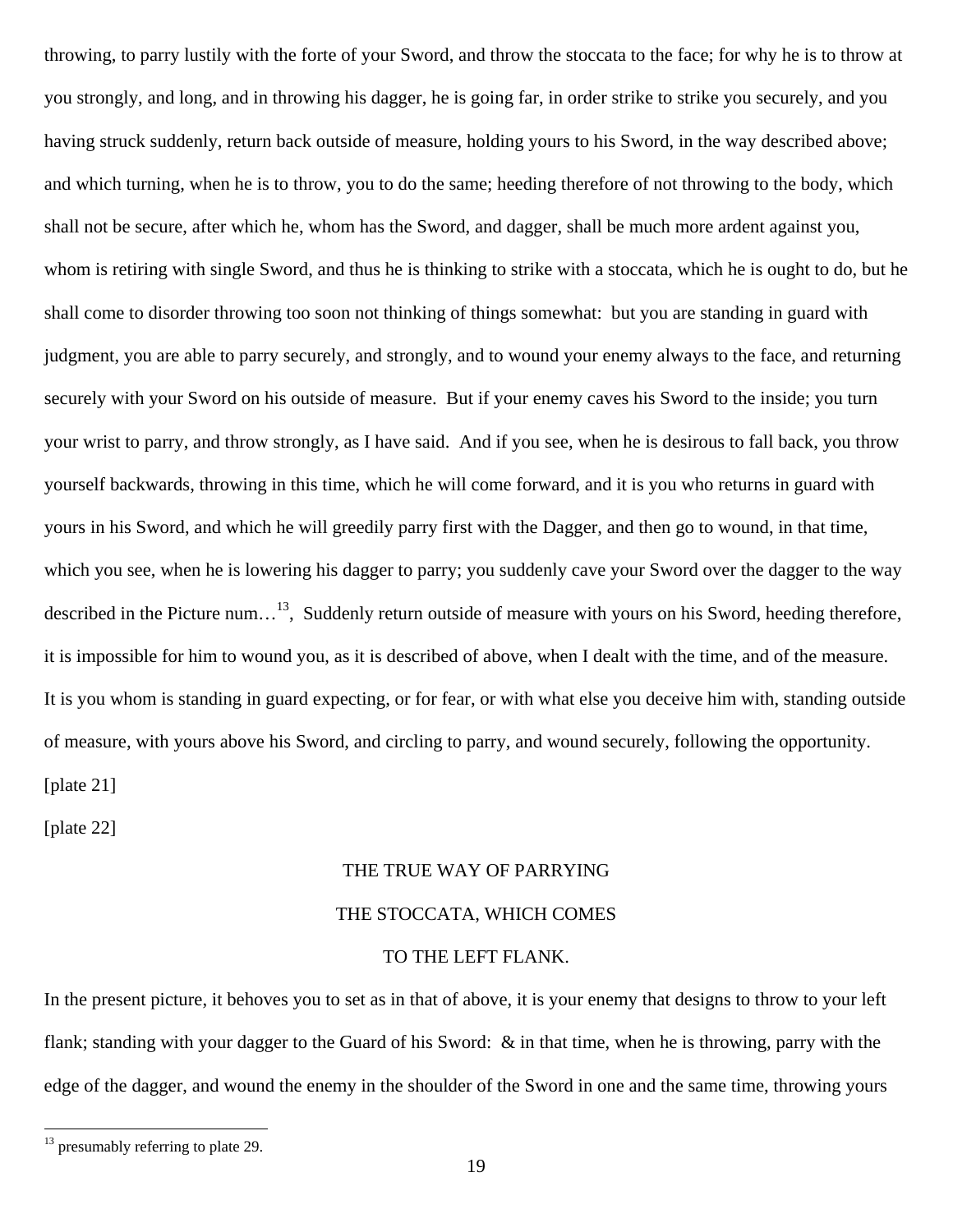more nimbly before, when he is throwing his stoccata, standing attentive with the eye, and with the mind, gathering in the torso, & in that time, when you see, which he should throw his, to throw yours to the shoulder, & parrying in that time his, which he is not able to parry yours: for which you wound in that time which he is coming thence forward, as is seen in the picture. Having then thrown the stoccata return backward outside of measure, in the same way as the first picture of Sword, and Dagger<sup>14</sup>.

[plate 23]

## OF THE WAY OF PARRYING A POINT, WHICH COMES to the right flank of Sword, and Dagger.

In this picture, as you see, you appear in the same guard, as above it is described, and when your enemy comes to bind you with his Sword low, to wound your right flank, it behoves you to lurk with your arm of the Sword, and stand in guard three<sup>15</sup> for to do an imbrocata with the point of your Sword, against his face, or else his body,  $\&$ with the Dagger somewhat low, with the arm to the guard of the enemy's Sword. And as the enemy throws the point to the flank, and you parry, and throw the imbrocata for the shoulder of the Sword of the enemy in the self same time which you parry, which you see the effect from the pitcure. Before it should be done best, as you see the enemy, when he would throw his point, throw yours before, which gives you more ability to wound; and suddenly having struck the stoccata, or else the imbroccata, return backward outside of measure.

 These are the four sorts of woundings, and parries of stoccata, & imbroccata, & all voids in the same time, that is to say to parry, and to wound in one same time: and carrying of the feet, always heeding, as throwing the stoccata, to increase somewhat with the foot inside, holding the left foot strong to the ground. Heeding, when throwing holding strongly the left foot to the ground you parry difficult in the principle; but with exercise you shall come to it easily.

[plate 24]

## OF THE WAY OF PARRYING THE POINT OF THE SWORD,

<span id="page-19-0"></span> $14$  i.e. plate 20

<span id="page-19-1"></span> $15$  in plate 22?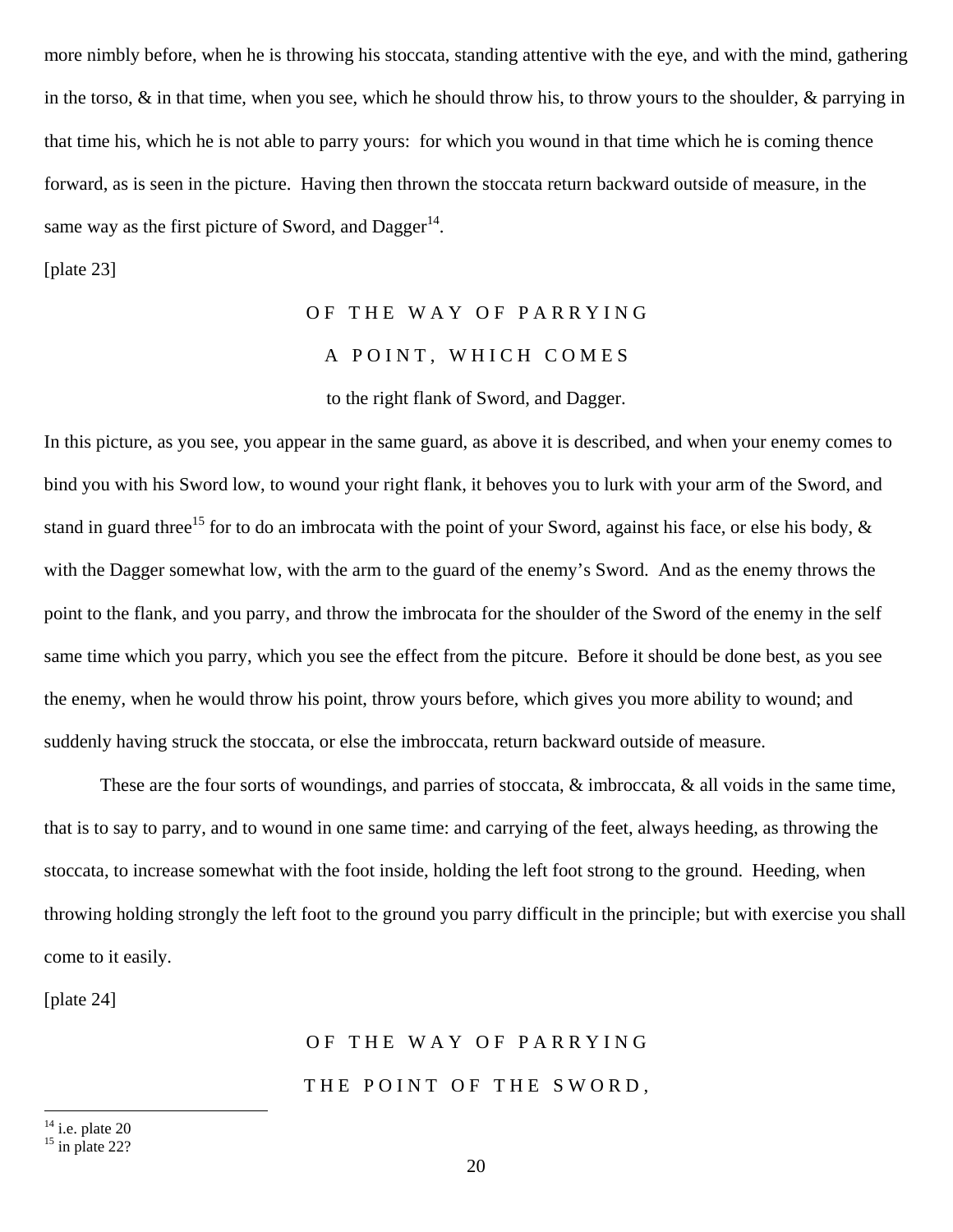## AND DAGGER TO THE FACE.

For to intend to set down all the effects, which this picture demonstrates for you, as of masters, which you fence in this same guard, and you see the enemy going to throw a stoccata to the face; parry with the edge of the dagger, thrusting forward the stocatta to the flank in one time, which to do this effect. Heeding therefore, when you see the point of the enemy's Sword to your face, of holding the dagger somewhat wide of that wherever he lies to come the throw: & when you throw, to parry with the Dagger, and turning somewhat the head throwing it from the path of his Sword: & in that time which you parry, you wound with the point to the flank, which shall be uncovered, and the more close to be wounded. Suddenly when having wounded, return backwards in the way described. [plate 25]

## OF THE WAY OF PARRYING

## THE CUT TO YOUR HEAD

## OF SWORD, AND DAGGER.

You learn from this picture, to see how to parry the cut with the Dagger, which turns to come to the head: It behoves you to stand in the guard of the first lesson<sup>16</sup>; and if your enemy comes to throw a cut to your head, to go to encounter with the edge of your Dagger, & in that same time, to throw your point to the face of the enemy, and increase somewhat with the right foot before: You must do these three things together, which you can see the effect of the picture. And it is best used for great Cuts, which go, to kill, which do not have a slight force. Whilst the enemy raises the sword for throwing the Cut throw your stoccata to his face, which it is good you retire the head somewhat backwards, and to wound the eye, and turn the force of the Cut. To intend to do this effect, as masters you must be ardent, not to have fear of his Sword, nor of the enemy; knowing how to parry well with the Dagger; to know how to throw well a stoccata true, and long; and guard not to parry the Cut with the flat of the Dagger, which should the Cut be strong it will hurl your Dagger from your hand, and you will be wounded in the head. But if it is parried with the edge, holding the arm extended, you will not be in peril. Having thrown the point, return backwards outside of measure, as above.

[plate 26]

<span id="page-20-0"></span> $16$  plate 20?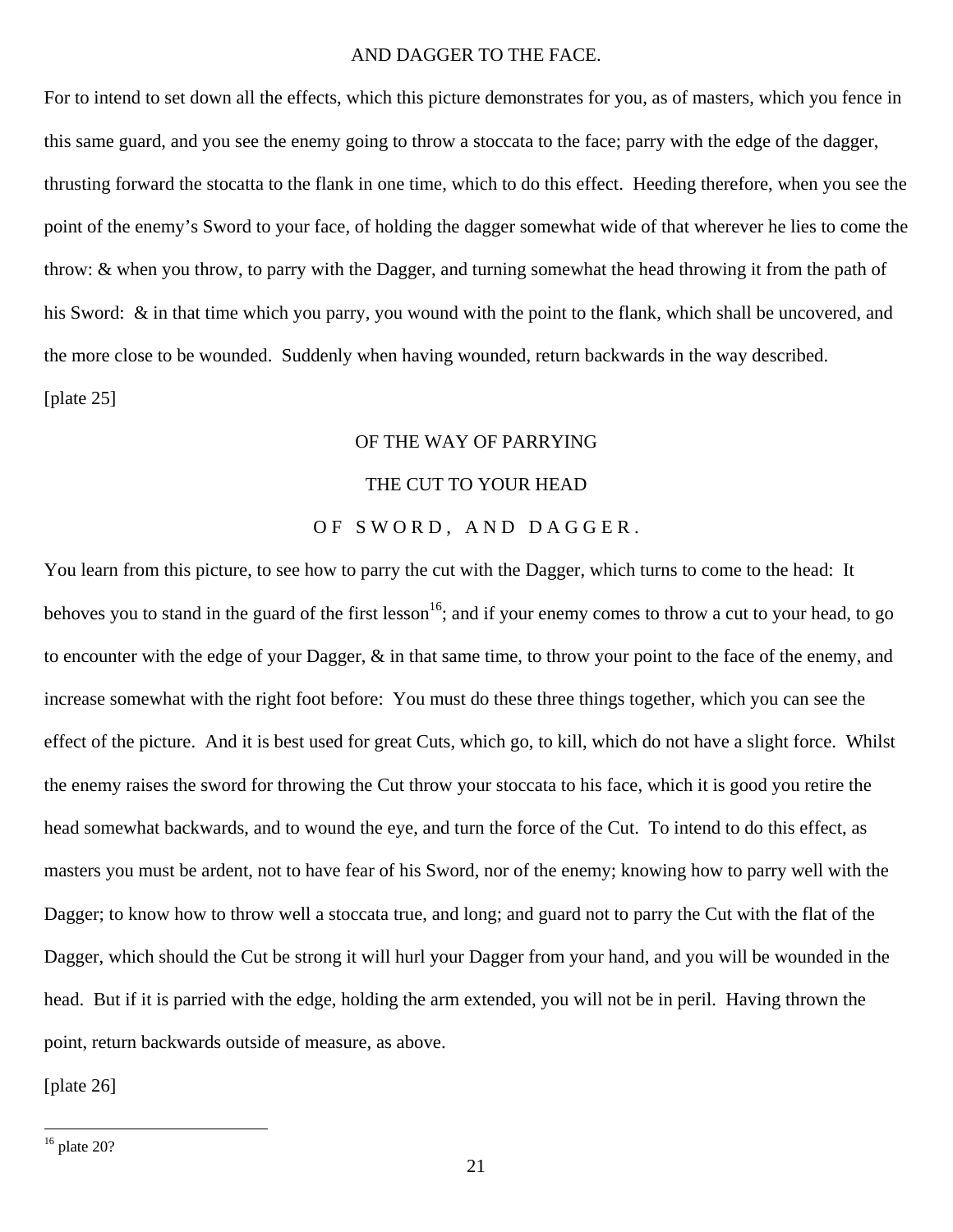## OF THE WAY OF PARRYING

## A RIVERSO WITH THE DAGGER.

You are to learn from this picture, to see how to parry a riverso, which comes against the face: It behoves you to set in the guard of the first lesson with the Dagger high, and strong<sup>17</sup>: and as you see the riverso coming; to go to encounter it with the edge of the Dagger, & in one time increase somewhat the right foot, throwing the stoccata to the flank, which shall be uncovered, which you see the effect of the picture. Heeding, that all six these pictures are of one manner. But it behoves you to parry, and to wound in one time; which if you to delay the point from the parry of the wound, you will not do the effect. To do this effectively, it behoves you to exercise, and to do practice, and having struck the stoccata suddenly, return backwards outside of measure.

 And it is worth heeding, which in these six lessons is the most important, and best, which in the Fence is to retire: but it behoves you to do well holding the Dagger strongly, and as you see the Sword coming against you, either of point, or of edge, to go to encounter with the Dagger, & in that same time to throw the stoccata, where the enemy is uncovered.

[plate 27]

### POINT THROWN TO THE BODY

### OF SWORD, AND DAGGER.

The first part, which a man needs to have, whom is to delight to do profession of arms, is to know how to bind the enemy, strike a stoccata, and return in guard outside of measure. To desire to have mastery of this is to have a knowledge of the counter of the guards, and to know to throw the stoccata, where you see the enemy uncovered; for which if he should be a little covered in the body, it behoves you to go to bind smoothly, with the Sword low, holding your point against the body of the enemy; and with your Dagger to the guard of his Sword, and as you are in measure, to throw first the Sword, then the torso, and then the feet, which you see the see the effect in this picture. For when you throw the arm of the Sword, and then the torso the stoccata to the body, he is not able to notice. The contrary is for you to move first the torso, and then to throw the stoccata; then he will be aware, and able to parry, and respond in the same time, and then you will be in peril. Suddenly then, as you must throw the

<span id="page-21-0"></span> $17$  Plate 20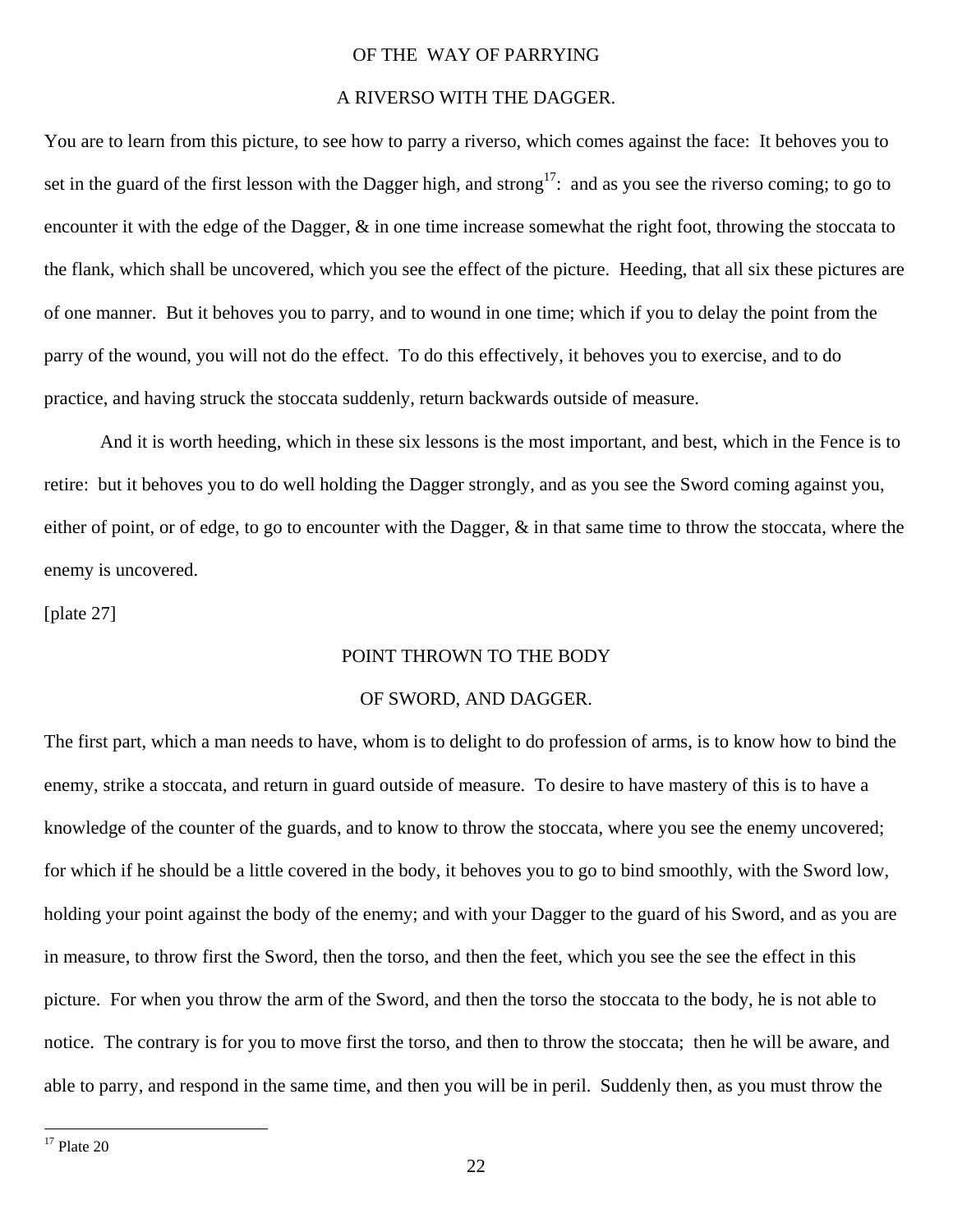stoccata, you must throw yourself backwards outside of measure, standing in guard with your weapons ready to parry, and to wound, for whem the enemy seeks to wound you he will come disordered to throw, either with point, or with edge; you then parry, and wound in one time, as is described to you in the first picture.<sup>[18](#page-22-0)</sup> But the importance of this picture consists of, (when having thrown) carry first backwards the head, then shall come the torso, and the leg, for why if you throw first the legs, you lay in peril, either of falling, or which your enemy will wound you: it follows then for the head to go before; Which this shall be one of the principle things, that is learned.

[plate 28]

## TO WOUND WITH THE STOCCATA

## WHILST THE ENEMY

## IS MOVING.

In the fence the principle things, to be known are to discern the measure, and the time, from that of in these pictures is reasoned. How you are having the Sword in hand, to go to counter your enemy, to go to bind with the eye lively, with the arm half ready to parry, and to wound. In this time take heed whether he shall be the first to wound, or not. And if seeing, his desire is to be the first; strike in that Time, when he is throwing; and you in the mean time to go to parry his throw in the same time, as above. But if you see he dreads you, & thus standing in guard in expectation, to go to bind plain and smooth to that part, where he is uncovered; and as he shall be in measure, hold your Dagger before to the guard of his Sword, throwing your point, then your torso, then your feet, holding the Dagger in front, for the purpose that if the enemy throws in the self same time, you will be able to parry, which he should not be able to enounter you, and to strike either. When you have thrown, return backwards out of measure in the way described. And for which it behoves you, when you go to bind, that you busy yourself with one of these three things, either which to throw, or to stand firm for to parry, or to from a move or bend, or of the other for to throw outside of measure, it behoves you to throw, rather it is to stand firm when you are in measure, which you are to do in the way described in the present lesson. But if he is to move, or if to retire or in this, or in that, or in whatever way; you throw with strength and nimbly the stoccata, whilst holding the feet

<span id="page-22-0"></span> $18$  plate 20?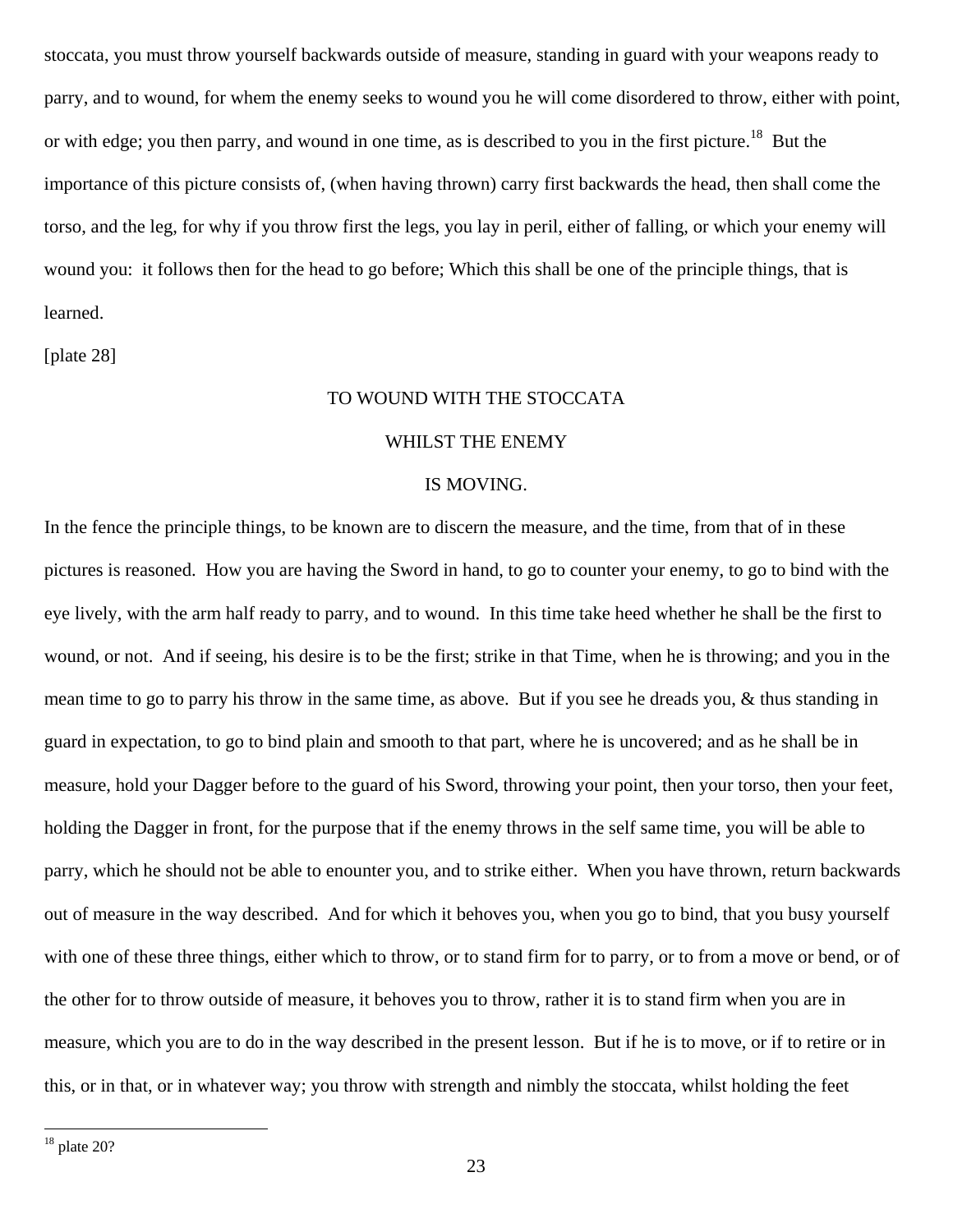launching . For whilst, when he is moving he shall not wound you in the time, which you throw. Then return outside of measure as accustomed.

[plate 29]

## POINT THROWN

## ABOVE THE DAGGER.

To intend to strike the stoccata to one whom holds the Dagger low, it behoves you (which is seen in this picture) to go to bind to the side of the Dagger; and as you shall be in measure, to throw first the Sword, and then the torso, with raising somewhat the wrist, as is seen in the picture, which to do the effect. Then return backwards in the way described of the ....<sup>19</sup> picture. One, which shall be to exercise to throw first the Sword, and then the torso, and then returning backwards nimbly in the way described in the  $\ldots$ <sup>20</sup> lesson, and which knowing to go to bind with the time, and if he is in measure, you needs must throw where the enemy is uncovered, it is very difficult to pass, after which it behoves you, when he shall uncovered in some part, after the step his Sword, & his Dagger will not to cover all: and when he is uncovered you wound in the aforesaid manner.

[plate 30]

 $\overline{a}$ 

Many are the guards, where stepping is done, for why every way of holding the Sword in guard, as is it it said: and all the guards are good, to the which as covered in the time, and the measure: And that in the fight to know to do the artful guards always to deceive the enemy.

## G U A R D A R T F U L

## OF UNCOVERING THE LEFT

## PART.

The Artful Guards are infinite; but I in this my first book shall set down three only, these guards shall show, and give a path to those who are greedy.

 The true, and first way of standing in artful guard is this, uncovering a part of the body, & the other parts you all cover, where it is impossible for the enemy to wound you, not in a single part, as is seen in these pictures, where you uncover all of the left shoulder, for which the enemy shall come to wound in the uncovered part, and as

<span id="page-23-1"></span><span id="page-23-0"></span>

<sup>&</sup>lt;sup>19</sup> The 1619 edition indicates that it refers to plate 27.<br><sup>20</sup> Once again it is indicated that it refers to plate 27.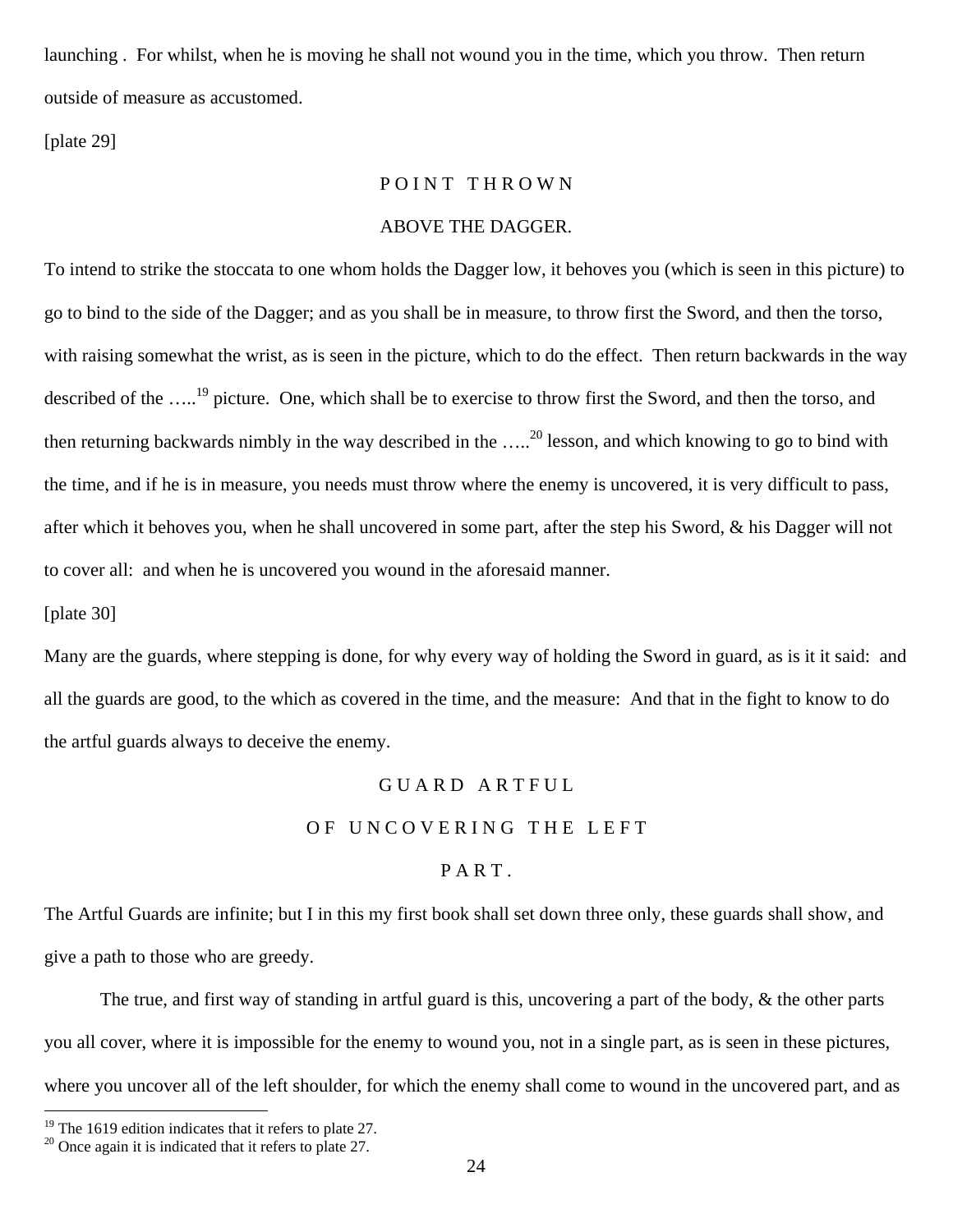he should be wounding, he shall be in peril, after when he has thrown greedily, either the point, or the edge, you are able to parry, and you wound him in one time you, increasing with the foot, which you accompany with the Sword, whilst with your parry. Having thrown the stoccata suddenly return outside of measure as above. These guards of artfulness are for the studied man, whim has knowledge of time, and of measure, and whom has good practice, for when in these guards you are able to do many things, above all, in this you can to go to bind the enemy more first; and as he shall be in measure, he with self same expectation, is more to wound in that part, which you have uncovered; and you are able to throw or do many things: As to parry, and to wound in one time; to parry, and to do a feint, a pass, or all that which you know to do in other guards, should be exercised is this. And it is the enemy standing in guard to throw where you are uncovered; you parry, and to wound in one time, where he is uncovered, and suddenly return backwards outside of measure. This guard deceives many, those capable, and those ignorant of weapons; for when they see you uncovered, they throw at the part you have uncovered: and you may easily parry, & wound in the aforesaid manner, as he has considered that there was no danger apparent. [plate 31]

## G U A R D A R T F U L

### OF UNCOVERING THE RIGHT

## PART.

This is another artful guard, as is seen, which uncovers all your right side; and yet placing the torso all covered, which the enemy cannot wound, it is not the right shoulder you uncover; but you are able to parry with the Sword, or with the Dagger, as desired, and to be able to wound with the feet firm, or else stepping with the feet, as you return commodiously. In this guard you are able to do many feints, and this is good for that, where you may wound at your discression, those whom do not have the patience to expect your throwing with time, and with measure, the enemy when seeing you uncovered will greedily set upon you without considering that, there is much that you can do: and seeks hard his peril: it is good then with this, which some can, after when they see better your doings; for which to negotiate a feint, the better to be able to parry, which standing in a guard straight: & you are more able to deal with the point resolute with the carrying of your torso backwards, and parrying, returning the torso, following the points which shall be nimble and long.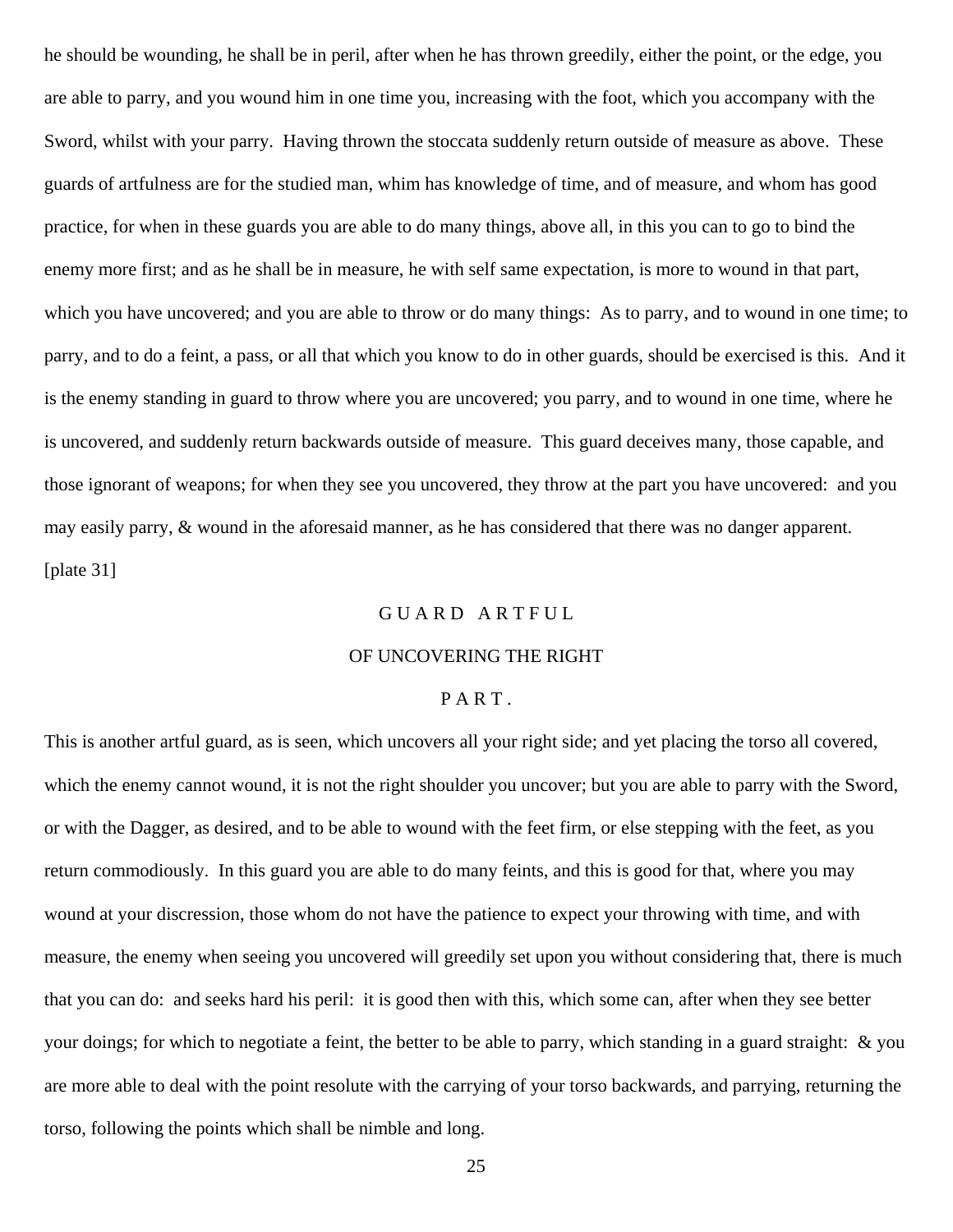[plate 32]

## GUARD ARTFUL

## OF UNCOVERING THE BODY.

In this other guard, it needs that the body be uncovered, and; for which it will be impossible for you enemy to wound you, neither from the bending of his Sword, nor from that of his dagger, for when he sees for to wound, you throw in the waist, so that shall be only uncovered. Whilst he is throwing, you parry, and wound in one time, either to the right shoulder, or to the face, as these are much closer. You are able then in this guard to do the feints, stepping with the feet, and all things, which have been learned in the other guards. And you are good with those, then you may throw resolutely, and without doing a feint. But with these, when you have time, and measure, and when you can throw well the point resolutely, and a feint, it is of no use, without binding with your weapons, and seeking to cover with yours the Sword of the enemy outside of measure, as to be able to parry, and to wound when the opportunity presents itself without danger.

[plate 33]

#### OF THE FEINT

## OF SWORD, AND DAGGER,

### FOR TO WOUND ABOVE THE DAGGER.

Thus as the recognition of the time, and of the measure are the principle foundations of the Fence, thus the cave, and the feint, are the ornaments of the same thing. The Cave constituted all in the wrist: The feint it is the demonstration of doing the same thing, and not to doing it. Nor can one do the Feint without cave. Caves of either above, or below the guards of the Sword, or above, or below the point of the Dagger, either of inside, or of outside; you cannot throw the Feint, if you do not include the cave. This Feint it is a mortal deception, and it cannot be withstood by persons of valour, and professors of this science, that lack this same, and do not have recognition of it. This is done in these ways: turning to strike a stoccata above the Dagger to the body, or to the face of the enemy it behoves you to do thus, to bind with the Sword lowering it below the Dagger, holding your Dagger to the guard of his Sword, and as you seek in measure, to throw a resolute stoccata, and then return backwards: and if you are challenged; do not continue with the rest: but if he parry's, you return to bind, and as you should be in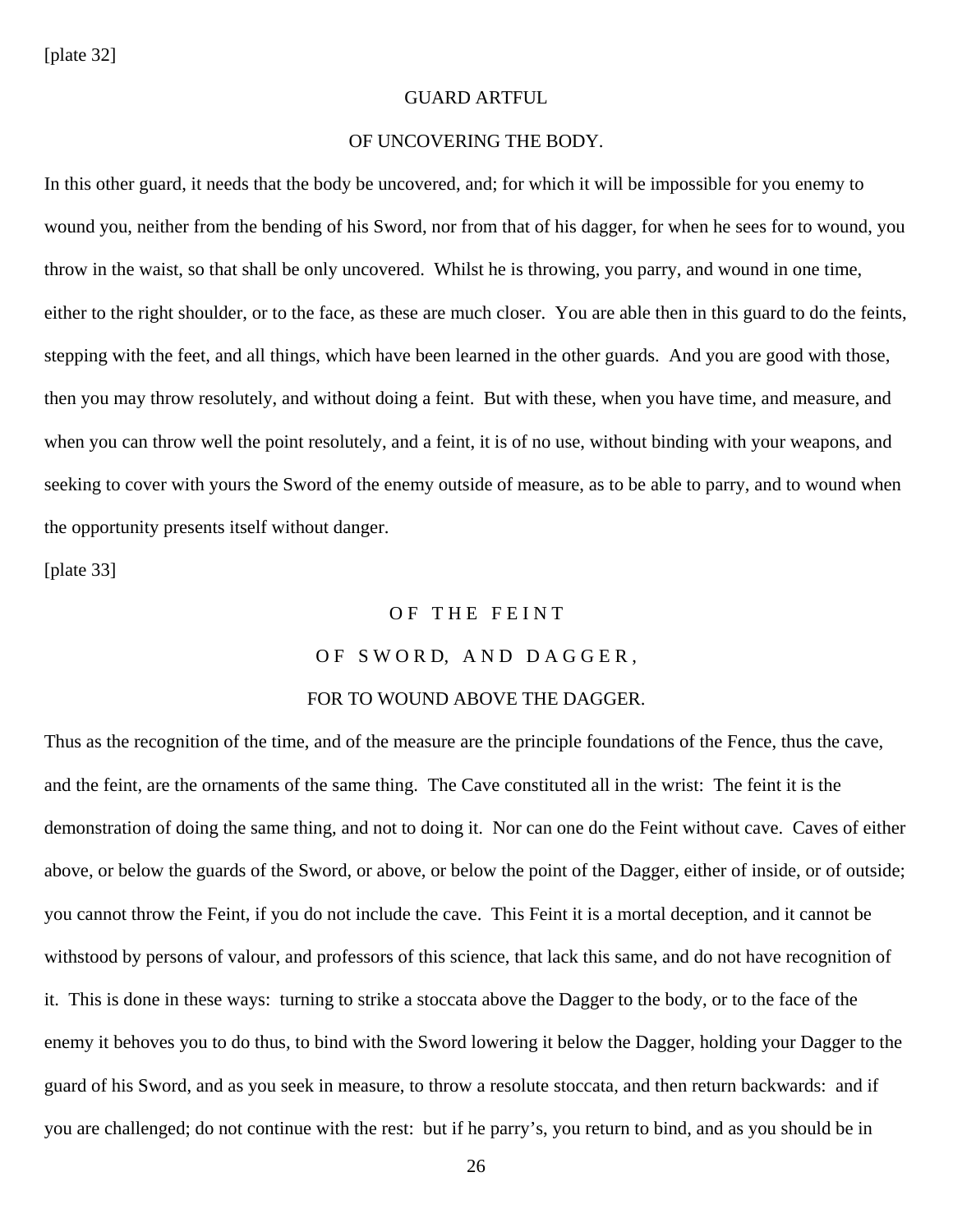measure, to throw the Point without lengthening the step, standing with the torso firm with the Dagger. And whilst the enemy parry's you in that same time, when he is lowering his Dagger, you raise the point of the Sword with the circling of the wrist, lengthening then the step, and your torso, you wound, either in the body, or in the face, where he is not heeding securely, as is seen in the Picture. The purpose of which to have effect, it behoves you with the point of the Sword above the Dagger of the enemy, to have to come with the Cave; which is to have the cave, and wounding, shall be in one same time. And the return backward outside of the measure as previously stated, you thus shall be safe from the enemy's Sword.

[plate 34]

## OF THE FEINT

## OF SWORD, AND DAGGER,

## FOR WOUNDING IN THE BODY.

This feint is not very different from the other pass, which is to wound above the Dagger, this is below, the which is done with the self same to rules of these others. In this you have to hold your Sword high; and straight, which the enemy must, in the throwing of your point raise his Dagger, raising somewhat more the arm of the point of the Sword, in that way of wounding, called Murdering<sup>21</sup> the Dagger. If he does not parry, do not continue; but if he parry's, to have to present the point, you more, nor less, standing with the step, and with the feet firm; and whilst he is to parry you, you come with the point of the Sword under the hilt of the Dagger; circling the wrist, & lengthening the step, you wound to the body, which he is not nor aware of. Then turn in back outside of measure securely as above.

[plate 35]

 $\overline{a}$ 

## OF THE FEINT

## OF SWORD, AND DAGGER

## TO THE FACE.

## Cavare the Sword above the point of the Dagger.

<span id="page-26-0"></span><sup>&</sup>lt;sup>21</sup> translated from "Scannare". What this would seem to mean in period terms is to move the arm in order to attack around the guard of the weapon in question [in this case the dagger] and that to use the same weapon to guide your attack. A similar move wagainst the enemies Sword is found in Capo Fero called the "Scannatura".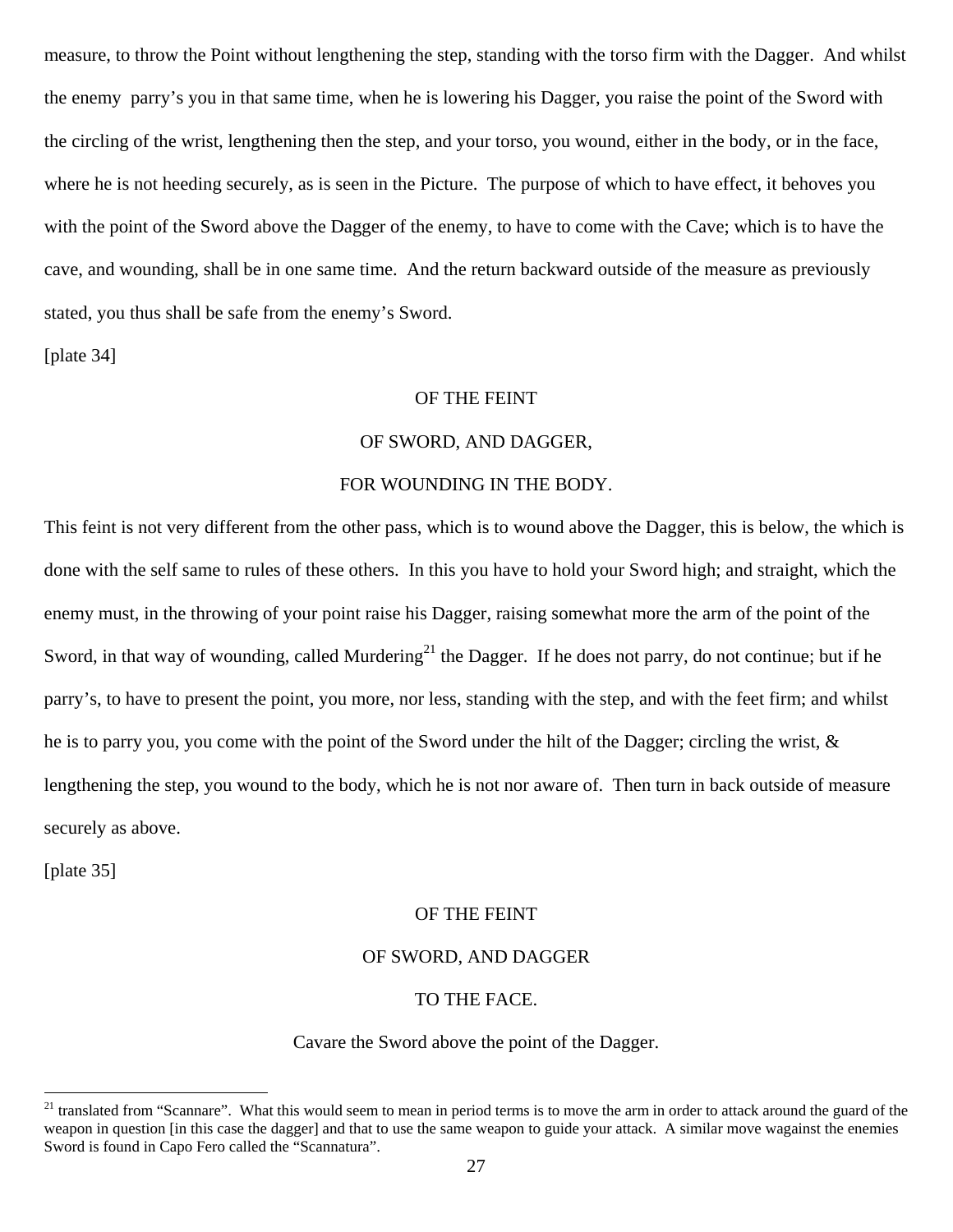To desire to strike a Stoccata in the first turn to your enemy, it behoves you to do this Feint: the which, is much more difficult, thus it is much better. It behoves you then to bind the enemy with contact of the Sword, holding the point of your Sword to the right side of his face; he shall expect it shall be to wound, or else he shall stand in guard to parry, and if he remains in guard, you are to bind the point to his face, and as he comes with the dagger obediently, you with the wrist, circle the point of your Sword, over the enemy's Dagger, you will wound, where he is not nor is heeding, it follows then his parry has uncovered all. Having struck with the point, to do as above. [plate 36]

## OF THE PARRYING THE STOCCATA

#### LONG WITH THE SWORD,

## WITH THE CARRYING THE BODY BACKWARDS

Having thus mastered well the parry, which you are to hold when you know to parry well shall be of major importance to the profession. Then in three ways you I will you mark of warding the long Stoccata. Standing in guard with the Sword in the high path, and with the torso forward, holding somewhat uncovered the body, and either standing in measure, or out of measure. But never inside the measure, and being in that measure, when you see him, throwing the stoccata, and then carrying your torso backwards parrying with the Sword, as is seen in the Picture, and in this same time (for when you throw yourself backwards, to save yourself from the point of the enemy's Sword long somewhat, it will not arrive at you) he is diminished with his torso bent, he is placed in disorder, and shall have difficulty parrying, then you will have the ability to lengthen the step to wound, and you are able to safeguard yourself, as above, heeding, that whilst you parrying, you return backwards, standing strong above your feet.

[plate 37]

#### OF THE PARRY WITH THE DAGGER

## CARRYING THE TORSO BACKWARDS.

Standing in the same guard as above, with the torso artfully before, holding the Dagger to the guard of your enemy, and as you shall be in measure, and when you see him throw his point, and you in the self same time parry with the dagger, and carry the torso backwards, with the retiring of the forward leg, and the Sword held nimbly to wound, as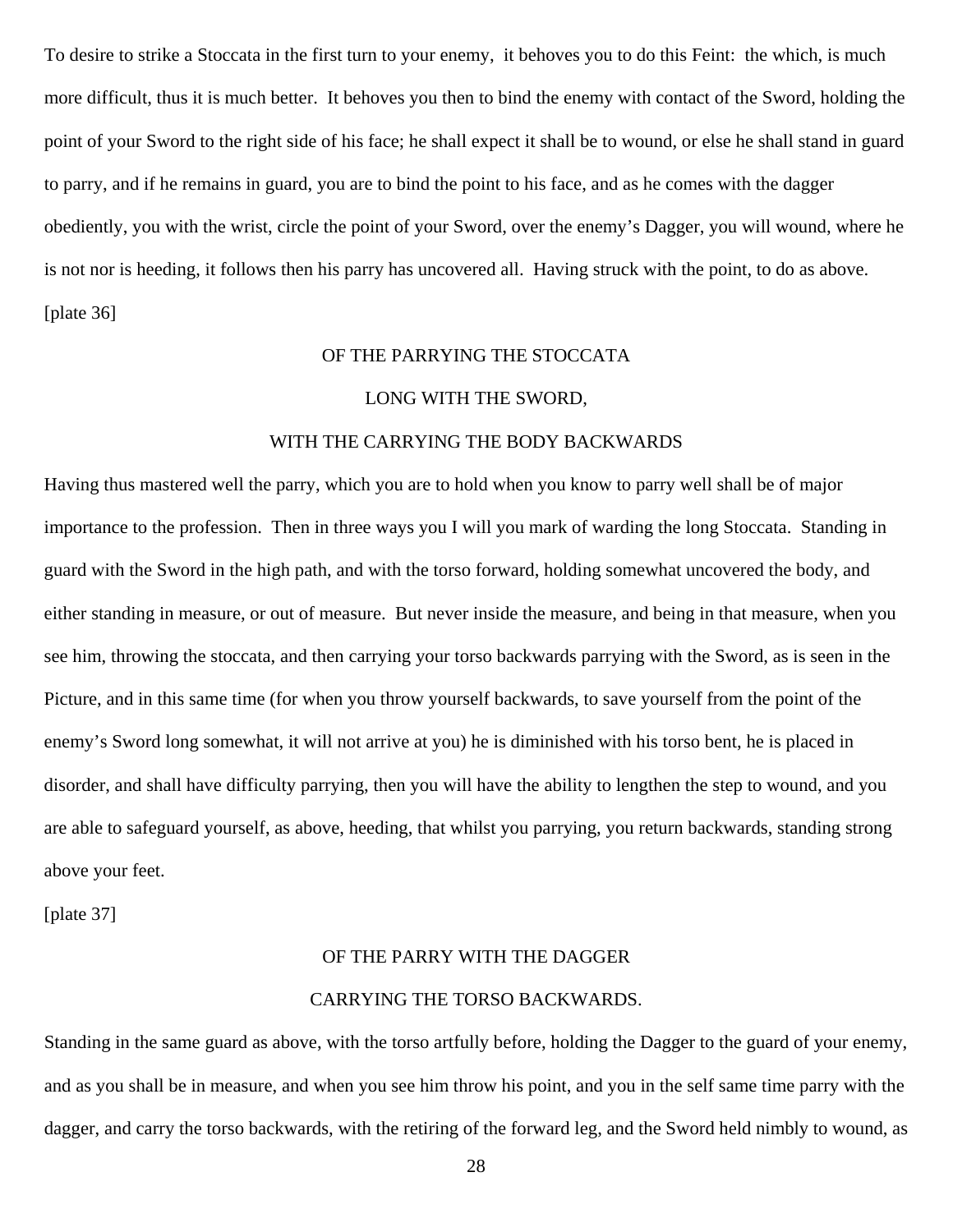is seen in the Picture, it needs that you stand with the feet strong, and your Sword at liberty to be able to do many things first, when he is to return to guard, after him throw long, and falling with the torso you shall strike where you will.

[plate 38]

## OF THE PARRY WITH THE DAGGER

## CARRYING THE TORSO BACKWARDS

And wounding with the Sword in the same time.

Is similar to the two first figures to parry with the Dagger, carrying the torso backwards, and then wounding:  $22$  the which demonstrates two times, the one in the parry, and the other in the wounding: Thus with this other Picture of mine you see how to parry, and wound in one time. The reason for carrying backwards the torso, is for you to uncover the enemy, and to see best your business. Now then setting in the same guard of high of Sword, and Dagger with the torso forward bending the body, and shall be in measure, to let him throw, and as, when he is to throw at you, you have to do three things in one time; That is to say, Parry with the Dagger, Carry the torso backwards, to pluck the forward foot back, resting on the waist, & lengthen the arm, and throw the point to his body: the which way of parrying, and wounding, deceives the enemy, which it is impossible, when he is so doing to defend. This done return outside of measure, and you are secure, as it is said.

[plate 39]

## OF THE POINT TO THE FACE

## PARRYING WITH THE SWORD,

Is demonstrated in this picture a point with the feet firm very useful, and good, to those whom have excelled, which has the highest place in work, and shall be practiced: to let it be done in this way. It needs that your enemy throws an imbrocata to your waist, else a point from the right and you prepared with the your Sword, directing your point in the same time to the waist of the enemy, which he is not able to parry in the same time with his Dagger, throwing at you in the time, which he throws. For which if he attempts to parry with the Dagger, you are to beat in his Sword, and attack with the point to the face. This lesson if not heeded, you will not to wound him in the face,

<span id="page-28-0"></span> $22$  Plates 36 and 37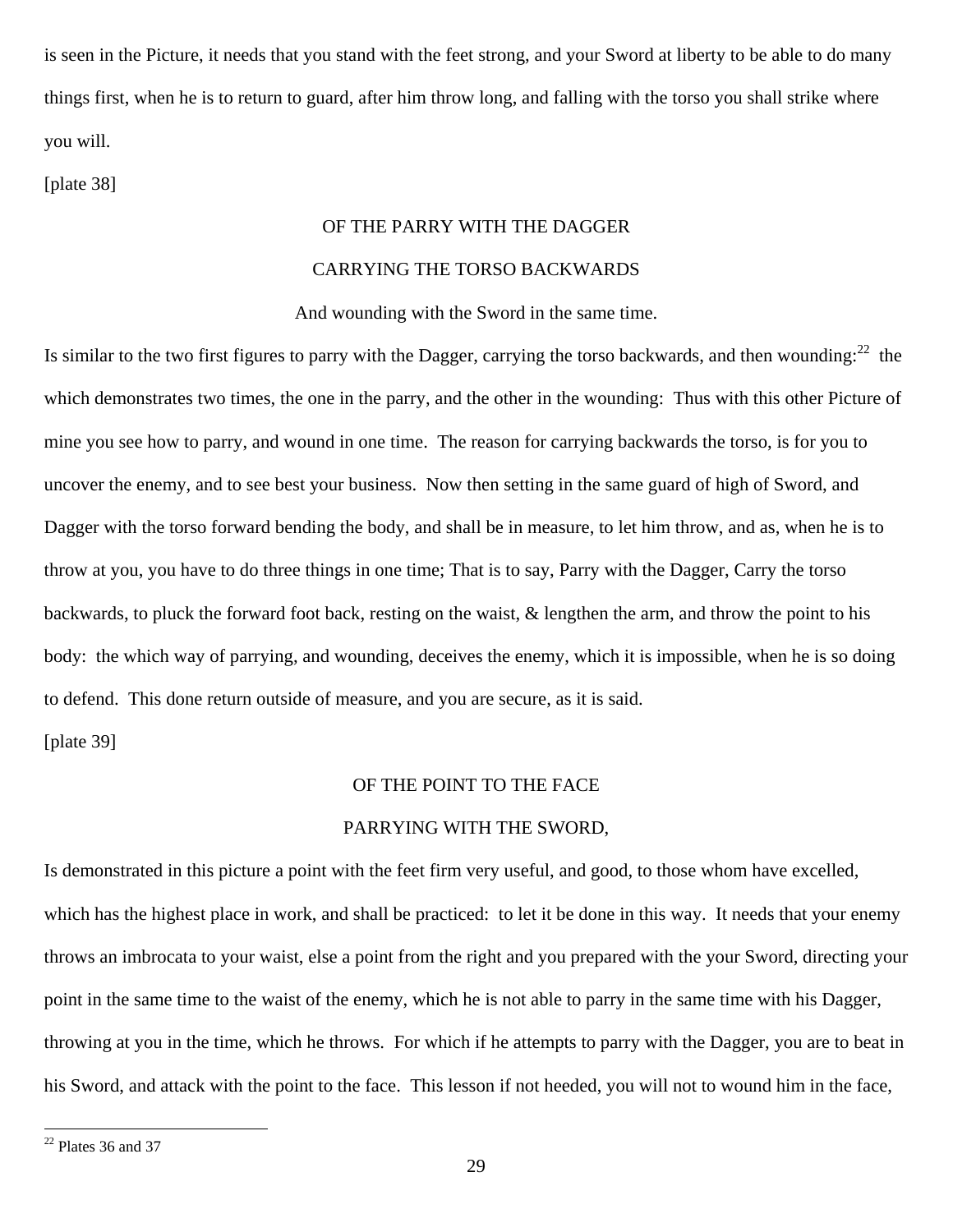which if you will throw to his body: he will be able to parry with his Dagger. And to intend to do this artfully, which deceives then those same, which to know: It behoves you to uncover your left side, and to hold your Dagger low whence to give opportunity to the enemy, whom will throw either to the face, or above the Dagger, which trusting you to parry with the Dagger, and you in the same time ward with the forte of your Sword, and increasing with your right foot, holding the point of your Sword against his face, for which if he should parry, thrusting in his Sword, he will not be able to parry, nor to wound, as in the Picture. Having thrown the point return backwards outside of measure, as of above.

[plate 40]

## OF THE PASS OF SWORD, AND DAGGER

## FOR TO GO TO THE PRESS,

## AND TO WOUND WITH THE DAGGER TO THE FACE.

The going to the press, and wounding with the Dagger is done in many ways, and follows the opportunity, in the which others would retreat. Many avoid the press, whom are not able to do of hand, following the enemy furiously in the pass: Others step from the choler, which have not the patience to play inside the point of Sword. Others step with art for to wound with the Dagger. In this my first book I use only one artful pass for to wound with the Dagger securely; and which it will be impossible for your enemy to offend either with the Sword, nor with the Dagger. This pass is done in this way. It behoves you to stand in guard of this manner, to rest with all the right side uncovered, and to give opportunity to the enemy, whom throwing resolutely, either with point, or with edge, you then to parry with your Sword, and pass with the feet to affront him strongly with your Sword, and placing your Sword to the arm of his Dagger, as is seen in the Picture, for which your enemy will not be able move neither the Sword, nor the Dagger, and this done you make many stabs with the dagger eagerly. This lesson, when you have exercised it, is very secure.

[plate 41]

## OF THE POINT

## OF SWORD, AND DAGGER

## Throwing from the side to the right Shoulder.